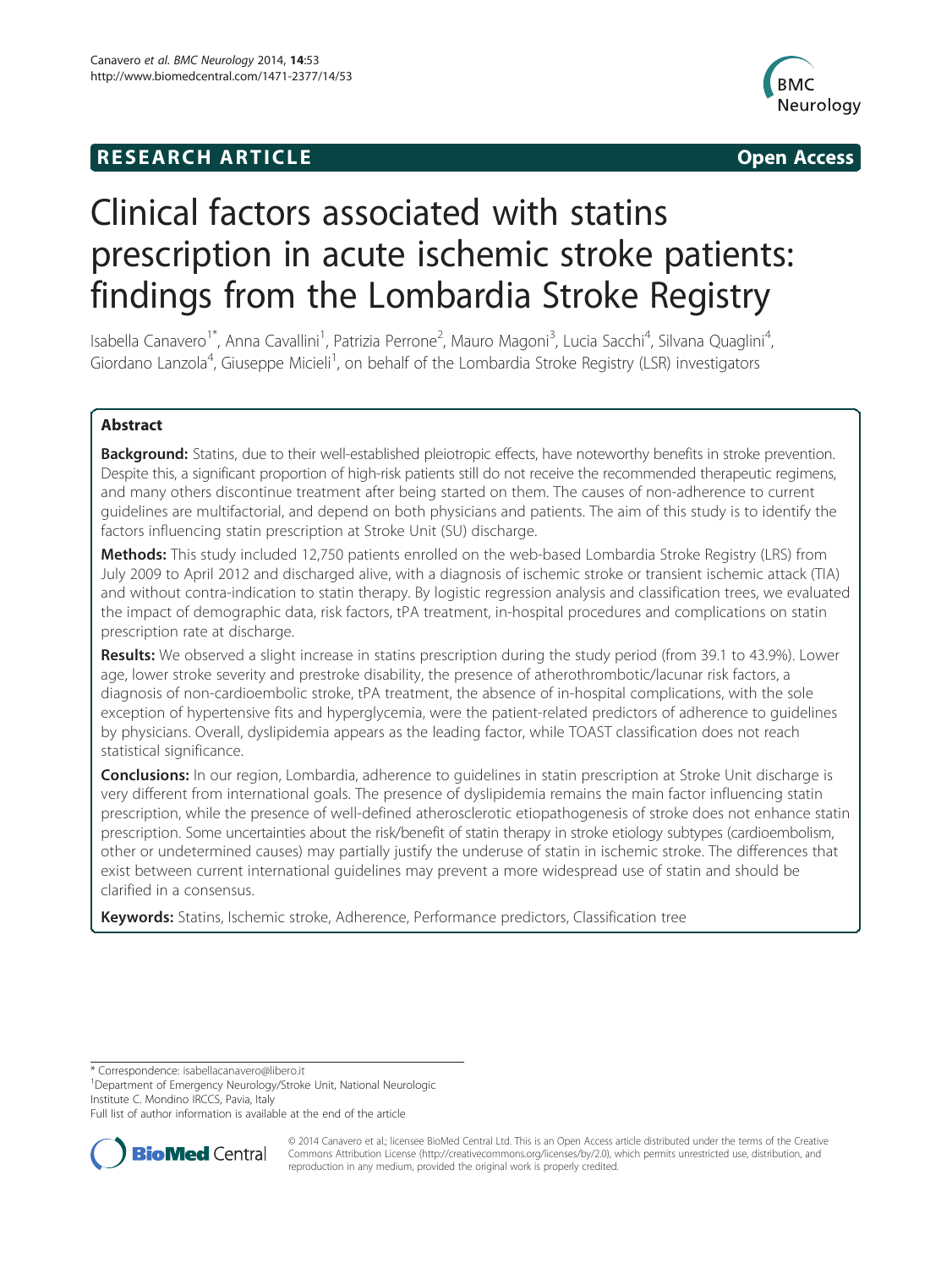# Background

Statins have noteworthy benefits in stroke prevention as well as in cardiovascular diseases due to their wellestablished pleiotropic action [[1](#page-11-0)]. In fact, beyond their well-known lipid-lowering effect, their role in the stabilization of endothelial function, in immunomodulation and antithrombotic processes, has been hypothesized and subsequently demonstrated [[2-4](#page-11-0)]. After the SPARCL trial [[5\]](#page-11-0) many other studies have indicated that statins are of benefit to the majority of ischemic stroke patients as they reduce the risk of recurrence and improve outcome [[6-13\]](#page-11-0). It has also been observed that daily intake of a statin after an acute ischemic stroke could improve functional outcome in patients with LDL levels  $\leq 100$  mg/dL [[2\]](#page-11-0). The last Italian guidelines for stroke [\[14\]](#page-11-0), in agreement with recommendations from other international guidelines [[15,16](#page-11-0)], state that statins are indicated in patients with ischemic stroke even in the absence of hypercholesterolemia. Moreover, the most recent ACC-AHA guidelines for management of high blood cholesterol levels [[17](#page-11-0)], based on RCTs results, recommend a high-intensity statin therapy for every patient with "clinical atherosclerotic CVD" (ASCVD). ASCVD patients include acute coronary syndromes, a history of myocardial infarction, stable or unstable angina, coronary or other arterial revascularization, stroke, TIA or peripheral atherosclerotic arterial disease. In the presence of at least one of these clinical events, patients should receive statin therapy regardless LDL cholesterol levels [[18](#page-11-0)].

Despite this scientific evidence and guideline recommendations, an unacceptably high proportion of stroke patients are neither on lipid-lowering therapy nor managed aggressively enough to achieve recommended target cholesterol levels [[19,20](#page-11-0)]. Causes for non-adherence to current guidelines are multifactorial, and depend both on physicians and patients.

Understanding the gap between a physician's knowledge and his actual actions may be essential for the development of strategies aiming to improve patient management: predictors of adherence and causes for non-adherence should be identified and evaluated carefully.

Most studies have examined indirectly physicians' adherence to guidelines, through self-administered questionnaires and interviews. To our knowledge, there have been only a few attempts to describe the topic using data from real clinical practice (i.e., the prescribed therapies as they appear on the discharge letter), and to characterize the clinical factors interfering with statin prescription: the GWTG Stroke, the Swedish Stroke Register, the Paul Coverdell National Stroke Registry [[21-23\]](#page-11-0). These registries describe prescription trends but are not able to identify the barriers to prescription.

The aim of this study is to identify the clinical factors influencing statin prescription by physicians in acute ischemic stroke patients at discharge from Lombardia Stroke Units [[24](#page-12-0)]. We analyzed data collected from a webbased registry: the Lombardia Stroke Registry (LSR), describing the activity of our region's Stroke Units.

#### Methods

The study was based on data collected from July 2009 to April 2012 at 42 Stroke Units participating in the LSR. The LSR gathers demographic, clinical, and procedural data of acute stroke patients. Data-entry was performed by external staff, after training on how to retrieve data from hospital-specific clinical charts and documentation. In 40 of the 42 Stroke Units the treating specialty is neurology, in one internal medicine and in one the management switched from internal medicine to neurology during the study period. All the physicians operating in our Stroke Units are certified for the administration of the NIHSS and the modified Rankin scale (mRS).

For this study, we considered only the patients discharged alive, with a diagnosis of ischemic stroke or TIA, and without clinical contra-indications to statin prescription (e.g. hepatopathy, myopathy or hemorrhagic diathesis). They were divided into 2 groups: 'Statin  $+$ ' group = patients discharged on statin therapy and 'Statin -' group = patients not discharged on statin therapy.

#### Clinical variables

The following variables were considered in the analysis: 1. demographics (age, gender); 2. prestroke and discharge disability (evaluated by mRS); 3. vascular risk factors and comorbidities (previous TIA/stroke, arterial hypertension, diabetes mellitus, dyslipidemia, atrial fibrillation, myocardial infarction, coronary artery disease, peripheral artery disease, smoking, heart failure, cognitive impairment, prosthetic cardiac valve); 4. stroke severity at admission and at discharge (evaluated by the National Institute of Health Stroke Scale - NIHSS score); 5. emergency treatment (intravenous or intra-arterial thrombolysis); 6. in-hospital neurological and medical complications (defined as the occurrence or absence of the following events: intracranial hypertension, hypertensive fits, seizures, bleeding, hypoxemia, hyperglycemia, falls, psychiatric disorders, deep venous thrombosis/pulmonary embolism, atrial flutter/fibrillation, acute myocardial infarction, bedsores, ventricular arrhythmias, fever, pneumonia, urinary infections); 7. stroke subtype (TIA or ischemic stroke) and etiopathogenetic classification according to TOAST criteria [[25\]](#page-12-0); 8. statin and other secondary prevention therapies at discharge.

Risk factors/comorbidities were considered as present if the factor was documented in past medical history or the patient was on drug treatment for a specific comorbidity.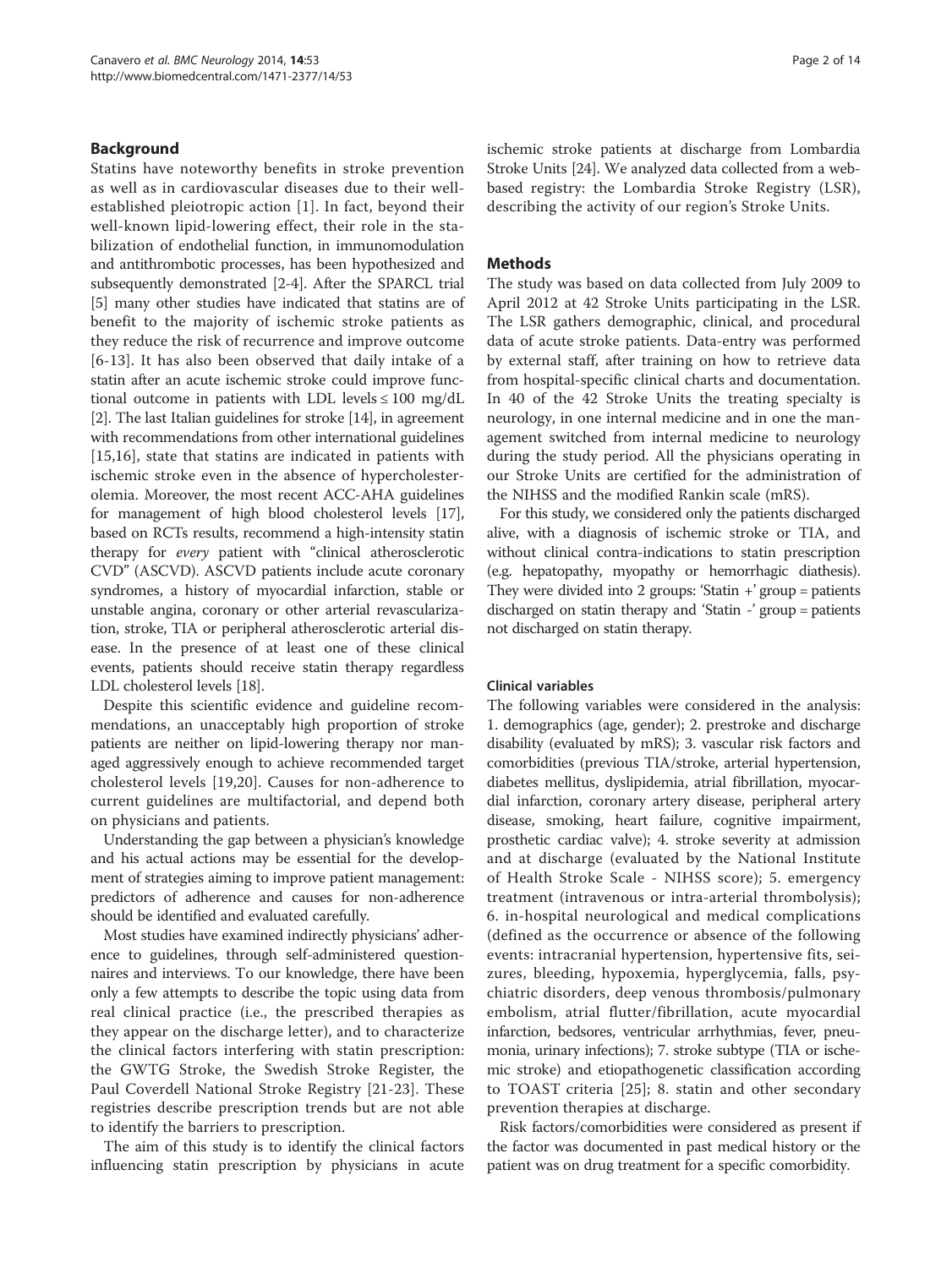#### Statistical analysis

Patients were coded as  $1 =$  Statin + and  $0 =$  Statin -. All the variables were coded as:  $1 =$  present,  $0 =$  absent. Age was codified as 0 if age  $<$  80yrs and as 1 if age  $>$  = 80 yrs; gender was codified as  $0 =$  female and  $1 =$  male. mRS score was discretized into two levels: no disability (mRS < 2) and disability ( $mRS$   $>$  =2). No disability was assigned the code 0 while disability was coded as 1. NIHSS score was recoded as 0 for values  $\leq 8$  and 1 for values  $>8$ . Differences between the two groups of patients, stratified for Statin + and Statin-, were analyzed by a Chi square test for categorical variables. To build a predictive model for statin prescription at discharge, a multivariate logistic regression was performed through a stepwise analysis. First, we performed two separate analyses for the prestroke and in-hospital variables, then we evaluated an overall model. All the analyses were performed with S-Plus [\[26\]](#page-12-0). The logistic regression model highlights the variables that are significant independent predictors of statin prescription. However, the variable combination leading to statin prescription is not explicitly identified, even if it could be useful in analyzing physicians' motivations for non-adherence to guidelines. Thus, in addition to logistic regression we exploited machine learning (ML) techniques to describe the possible care paths that lead to a specific outcome (prescription/non-prescription). In particular, we applied the ML 'Classification Tree' algorithm to the set of variables identified by the logistic regression analysis.

Classification Trees are algorithms that work by recursively partitioning the examples space, based on the most discriminant feature in order to predict the 'class variable' (i.e. statin prescription). Thanks to their structure, Classification Trees allow easy visualization, exploration and interpretation of results. In our study, each branch of the tree identifies a set of conditions (e.g. age, risk factors, treatments) that define subsets of patients where statin prescription is more or less likely.

For the construction of Classification Trees we used the algorithm that is implemented in the Orange Data Mining Suite [[27](#page-12-0),[28](#page-12-0)]. This study was approved by the Ethics Committees of all of the institutes co-operating in the Lombardia Stroke Network (see [Acknowledgements](#page-11-0) for details). Written informed consent for the handling of personal data was obtained from all subjects.

## Results

Out of a total of 16,002 patients in the registry, 12,873 were discharged alive with a diagnosis of ischemic stroke or TIA. Out of these, 123 (0.95%) had contra-indications to the prescription of statins and were not included in the analysis. Thus, 12,750 patients meeting the inclusion criteria were analyzed: 5392 (42%) belong to the Statin + group and  $7358$  (58%) to the Statin – group. The percentage of patients discharged with statin therapy was 39.1% in 2009, 41.9% in 2010, 42.7% in 2011 and 43.9 % in 2012, showing a slight upward trend.

#### Prestroke profiles

Table [1](#page-3-0) was designed to study the predictive value of the individual patients' demographic and prestroke clinical features. The table shows the percentage of statin prescription given the values of the different predictors considered. For example, out of 6779 males, 3107 (46%) underwent statin prescription. Out of (5971 = 12750– 6779) females, 2285 (38%) underwent statin prescription. The percentage of prescription in males is significantly higher than that in females, as shown by the p-value in the last column.

In addition to male gender, patients with the following characteristics were more likely to be treated with statins: lower age, lower prestroke mRS score, personal history of hypertension, diabetes, myocardial infarction (MI), dyslipidemia, coronary artery disease (CAD), peripheral artery disease (PAD), smoking, and absence of personal history of atrial fibrillation (AF) or cognitive impairment. At multivariate analysis, considering these prestroke variables, the independent ones predicting statin prescription at discharge were (sorted by the variable influence on prescription):

- personal history of dyslipidemia (OR 3.71, 95% CI 3.25-4.26, p value < 0.00001)
- personal history of myocardial infarction (OR 2.01, 95% CI 1.69-2.39, p value < 0.00001)
- age (OR 0.54, 95% CI 0.48-0.61, p value < 0.00001)
- personal history of PAD (OR 1.74, 95% CI 1.42-2.13, p value < 0.00001)
- prestroke mRS (OR 0.68, 95% CI 0.59-0.78, p value <0.00001)
- personal history of atrial fibrillation (OR 0.70, 95% CI 0.61-0.81, p value < 0.0001)
- personal history of CAD (OR 1.24, 95% CI 1.01-1.53, p-value =  $0.04$ )
- personal history of smoking (OR 1.19, 95% CI 1.03-1.38, p value = 0.01)
- personal history of diabetes (OR 1.15 CI 1.02 1.31,  $p$  value = 0.02)
- personal history of hypertension (OR 1.15, 95% CI 1.04-1.28, p value = 0.008)

#### In-hospital phase

As shown in Table [2,](#page-4-0) at the emergency department 5.0%  $(n = 636)$  of patients received thrombolysis treatment (544 patients were treated with intravenous thrombolysis and 92 with intra-arterial thrombolysis). Statins were prescribed in 294 (54%) patients who had been treated with intravenous thrombolysis, and in 37 (40%) patients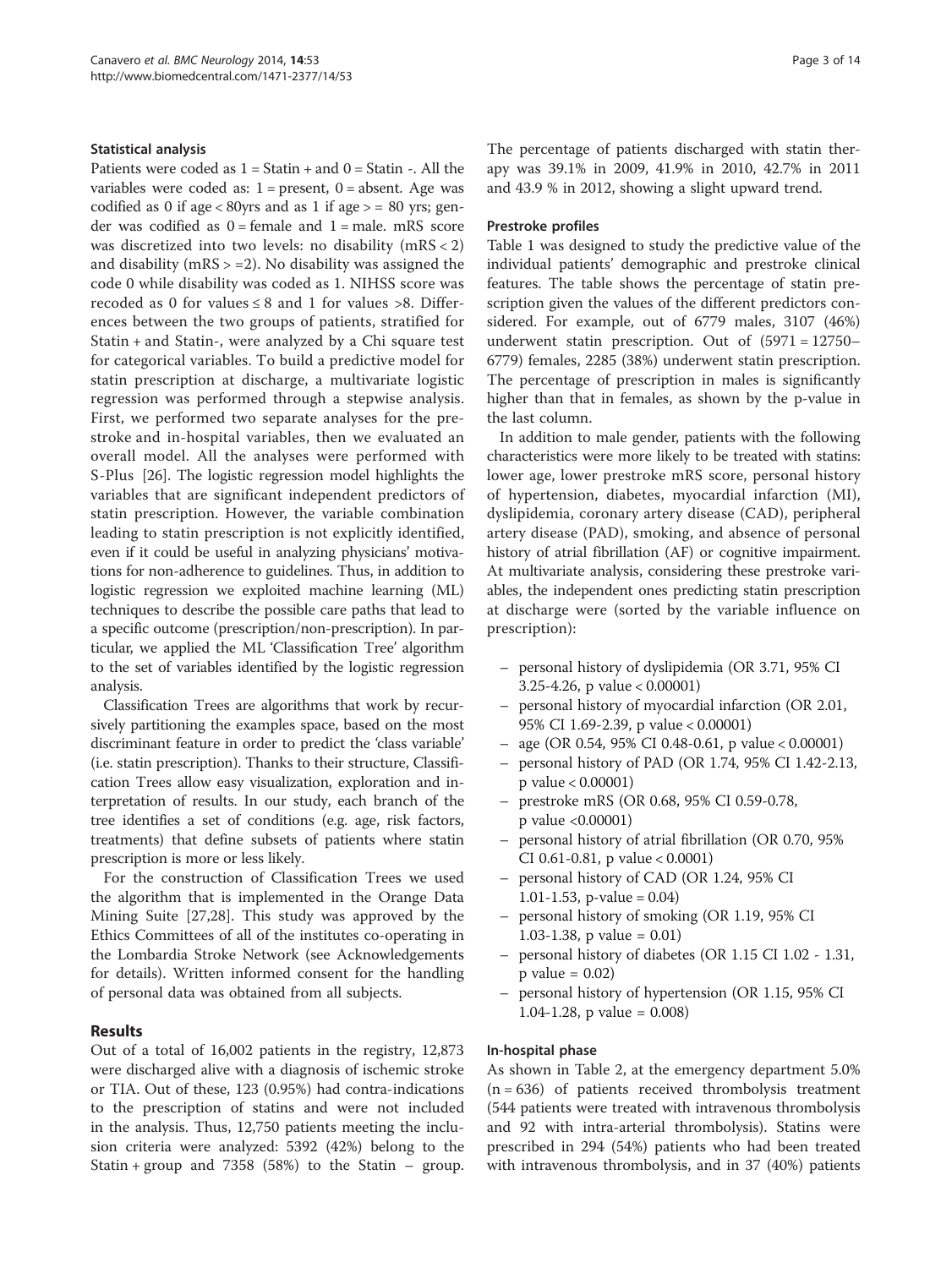|                                   | All (12750)         | Statin + (5392, 42%) | p-value $(y^2)$ |            |
|-----------------------------------|---------------------|----------------------|-----------------|------------|
| Gender, n (%)                     | Male: 6779 (53%)    | <b>Male</b>          | <b>Female</b>   | p < 0.0001 |
|                                   |                     | 3107 (46%)           | 2285 (38%)      |            |
| Age, $n$ $(\%)$                   | Age <80: 8889 (70%) | Age < 80             | Age $\geq 80$   | p < 0.0001 |
|                                   |                     | 4251 (48%)           | 1141 (30%)      |            |
| Prestroke mRS, n <sup>§</sup> (%) | mRS 0-1: 5719 (80%) | mRS 0-1              | mRS 2-5         | p < 0.0001 |
|                                   | mRS 2-5: 1469 (20%) | 2649 (46%)           | 468 (32%)       |            |
| Risk factors, n (%)               |                     | Rf present           | Rf absent       |            |
| Previous TIA/stroke               | 2931 (23%)          | 1271 (43%)           | 4121 (42%)      | $p = 0.18$ |
| Arterial hypertension             | 8166 (64%)          | 3628 (44%)           | 1764 (38%)      | p < 0.0001 |
| Diabetes mellitus                 | 2619 (21%)          | 1284 (49%)           | 4108 (41%)      | p < 0.0001 |
| Myocardial infarction             | 1407 (11%)          | 832 (59%)            | 4560 (40%)      | p < 0.0001 |
| Hypercholesterolemia              | 2366 (19%)          | 1686 (71%)           | 3706 (36%)      | p < 0.0001 |
| Coronary artery disease           | 999 (8%)            | 546 (55%)            | 4846 (41%)      | p < 0.0001 |
| Peripheral artheriopathy          | 894 (7%)            | 462 (52%)            | 4930 (42%)      | p < 0.0001 |
| Atrial fibrillation               | 2150 (17%)          | 720 (34%)            | 4672 (44%)      | p < 0.0001 |
| Smoking                           | 1804 (14%)          | 906 (51%)            | 4486 (41%)      | p < 0.0001 |
| Heart failure                     | 460 (4%)            | 190 (41%)            | 5202 (42%)      | $p = 0.66$ |
| Cognitive impairment              | 967 (8%)            | 284 (29%)            | 5108 (43%)      | p < 0.0001 |
| Valvular prosthesis               | 313 (2%)            | 137 (44%)            | 5255 (42%)      | $p = 0.59$ |

<span id="page-3-0"></span>Table 1 Statin prescription according to demographics, prestroke disability and risk factors/comorbidities

§ Not available for all patients.

treated with intra-arterial thrombolysis. Among patients who were not treated with thrombolysis, 5061 (42%) received statin prescription at discharge. These percentages are significantly different ( $p < 0.0001$ ).

Patients with less severe neurological deficits, both at admission and at discharge, and minor disability at discharge, are more likely to receive statin prescription. The occurrence of complications during hospitalization (except for acute myocardial infarction, hypertensive fits and hyperglycemia) seems to lower the statin prescription rate. At discharge, the distribution of statin prescription was similar for ischemic stroke patients and TIAs. An etiopathogenetic diagnosis of cardioembolism made it less likely to have statin prescribed at discharge.

Considering the different TOAST etiopathogenesis, from Figure [1](#page-5-0) we can see that statin prescription is low in all the diagnosis subtypes.

Comparing antithrombotic treatment at discharge, patients who did not receive any antithrombotics were less likely to be treated with statins.

At multivariate analysis, the in-hospital variables supporting statin prescription at discharge were (sorted by the variable influence on prescription):

– antithrombotic therapy at discharge (OR 2.65, 95% CI 2.02-3.48, p-value < 0.00001)

- thrombolysis (OR 2.18, 95% CI 1.69-2.81, p value < 0.00001)
- pneumonia (OR = 0.64, 95% CI 0.47-0.89,  $p$ -value =  $0.008$ )
- hyperglycemia (OR 1.5, 95% CI 1.22-1.84, p value < 0.0001)
- intracranial hypertension ( $OR = 1.42$ , 95% CI 1.04- 1.96, p-value = 0.03)
- cardioembolism (OR = 0.72, 95% CI 0.64-0.82, p-value < 0.00001)
- urinary infections (OR =  $0.75$ , 95% CI 0.62-0.92,  $p$ -value = 0.006)
- hypertensive fits (OR 1.29, 95% CI 1.12-1.5, p value = 0.0006)
- NIHSS at admission (OR 0.80, 95% CI 0.67-0.96,  $p$  value = 0.016)
- mRS at discharge (OR = 0.87, 95% CI 0.77-0.99,  $p$ -value =  $0.04$ )

# Predictors of statin prescription at discharge

Considering all the variables without distinguishing between prestroke and in-hospital phases, we obtained the following overall stepwise logistic regression model (sorted by the variable influence on prescription):

– personal history of dyslipidemia (OR 3.88, 95% CI 3.3 - 4.56, p value < 0.00001)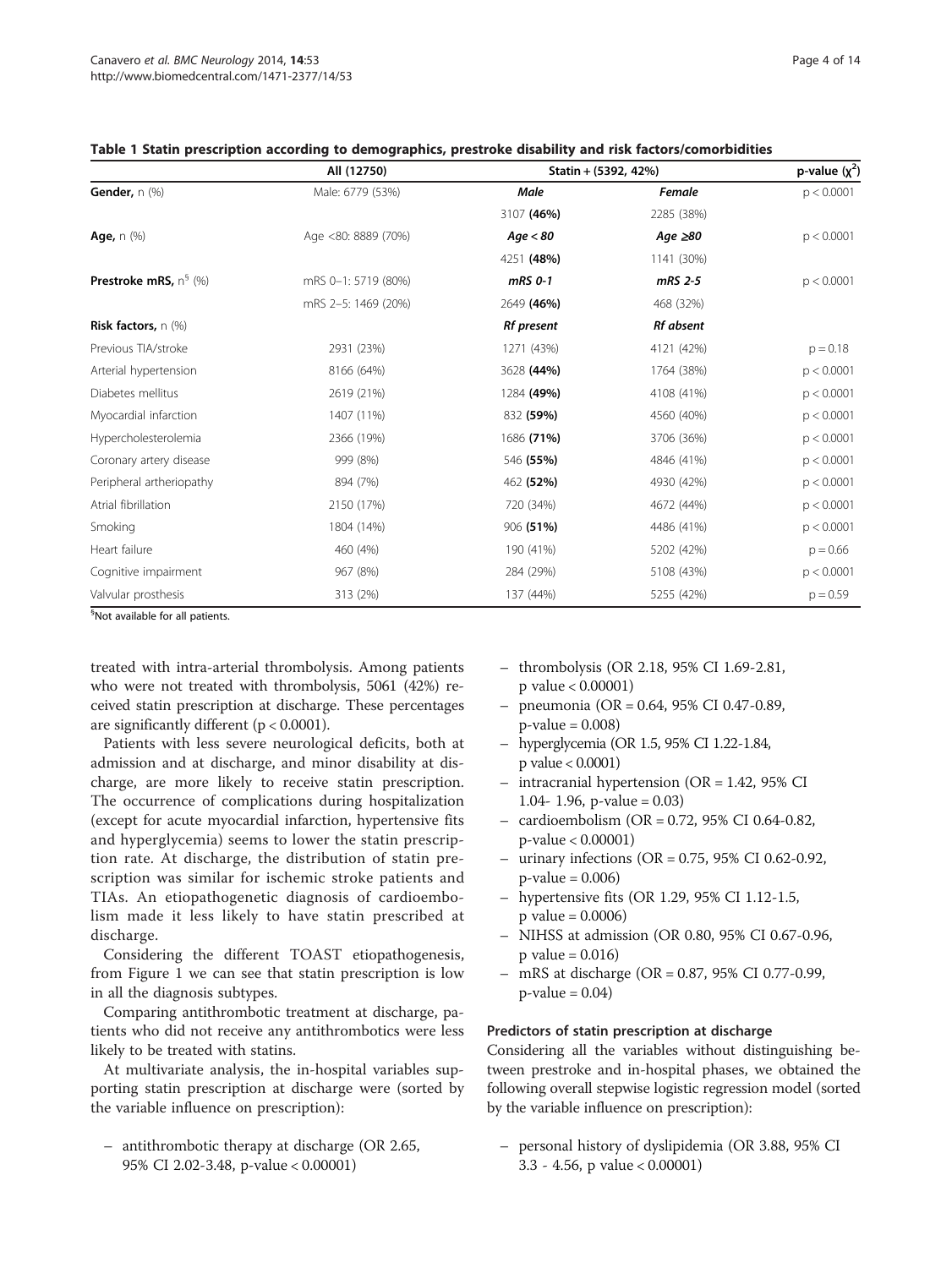## <span id="page-4-0"></span>Table 2 Hospitalization: stroke severity, neurological and medical complications, disability at discharge

| <b>Emergency treatment:</b>                               | All $(n = 12750)$                                                         |                    | Statin $+$                                    |                                                 | p-value     |
|-----------------------------------------------------------|---------------------------------------------------------------------------|--------------------|-----------------------------------------------|-------------------------------------------------|-------------|
| Intravenous thrombolysis                                  | 544 (4.3%)                                                                |                    | 294 (54%)                                     |                                                 | p < 0.0001  |
| Intra-arterial thrombolysis                               | 92 (0.7%)                                                                 | 37 (40%)           |                                               |                                                 |             |
| No thrombolysis                                           | 12114 (95%)                                                               | 5061 (42%)         |                                               |                                                 |             |
| <b>Stroke severity (NIHSS):</b>                           |                                                                           | NIHSS $\leq$ 8     |                                               | NIHSS > 8                                       |             |
| At admission available in                                 | NIHSS $\leq$ 8: 6199 (73%)                                                | 2846 (46%)         |                                               | 849 (37%)                                       | p < 0.0001  |
| 8470 pts                                                  | NIHSS >8: 2271 (27%)                                                      |                    |                                               |                                                 |             |
| At discharge available in                                 | NIHSS $\leq$ 8: 6691 (82%)                                                | 3171 (47%)         |                                               | 544 (38%)                                       | p < 0.0001  |
| 8132 pts                                                  | NIHSS >8: 1441 (18%)                                                      |                    |                                               |                                                 |             |
| mRS at discharge available<br>in 7958 pts                 | mRS 0-1: 3487 (44%)                                                       | $mRS$ 0-1          |                                               | mRS 2-5                                         | p < 0.0001  |
|                                                           | mRS 2-5: 4471 (56%)                                                       | 1707 (49%)         |                                               | 1847 (41%)                                      |             |
| In-hospital complications,<br>n (%)                       |                                                                           | Present            |                                               | Absent                                          |             |
| Intracranial hypertension                                 | 427 (3.5%)                                                                | 170 (40%)          |                                               | 5222 (42%)                                      | $p = 0.29$  |
| Acute myocardial infarction                               | 37 (0.3%)                                                                 | 22 (59%)           |                                               | 5370 (42%)                                      | $p = 0.03$  |
| Seizures                                                  | 270 (2%)                                                                  | 91 (34%)           |                                               | 5301 (42%)                                      | $p = 0.004$ |
| Hypoxemia                                                 | 782 (6%)                                                                  | 250 (32%)          |                                               | 5142 (43%)                                      | p < 0.0001  |
| Hypertensive fits                                         | 2240 (18%)                                                                | 1060 (47%)         |                                               | 4332 (41%)                                      | p < 0.0001  |
| Hyperglycemia                                             | 1136 (9%)                                                                 | 579 (51%)          |                                               | 4813 (41%)                                      |             |
| Atrial fibrillation/flutter                               | 931 (7%)                                                                  | 324 (35%)          |                                               | 5068 (43%)                                      |             |
| Fever                                                     | 1922 (15%)                                                                | 683 (35%)          |                                               | 4709 (43%)                                      |             |
| Ventricular arrhythmia                                    | 57 (0.5%)                                                                 | 24 (42%)           |                                               | 5368 (42%)                                      |             |
| <b>Bedsores</b>                                           | 195 (1.5%)                                                                | 40 (20.5%)         | 5352 (43%)                                    |                                                 | p < 0.0001  |
| Deep venous thrombosis/<br>pulmonary embolism             | 49 (0.4%)                                                                 | 16 (33%)           |                                               | 5376 (42%)                                      | $p = 0.17$  |
| Bleedings                                                 | 547 (4%)                                                                  | 182 (33%)          |                                               | 5210 (43%)                                      | p < 0.0001  |
| Urinary infections                                        | 1276 (10%)                                                                | 431 (34%)          | 4961 (43%)                                    |                                                 | p < 0.0001  |
| Falls                                                     | 158 (1%)                                                                  | 69 (44%)           | 5323 (42%)                                    |                                                 | $p = 0.72$  |
| Pneumonia                                                 | 419 (3%)                                                                  | 130 (31%)          | 5262 (43%)                                    |                                                 | p < 0.0001  |
| Psychiatric disorders                                     | 488 (4%)                                                                  | 193 (39.5%)        |                                               | 5199 (42%)                                      | $p = 0.21$  |
| Diagnosis at discharge                                    |                                                                           | Ischemic<br>stroke |                                               | TIA                                             |             |
| Ischemic stroke/TIA                                       | 10534 (83%)                                                               | 4482 (43%)         |                                               | 906 (41%)                                       | $p = 0.14$  |
| <b>TOAST classification</b><br>available in 8564 patients |                                                                           | Αll                | With other<br>indications to<br>prescription* | Without other<br>indications to<br>prescription |             |
| Cardioembolism<br>(possible/probable)                     | 3083 (36%) With* other indications to<br>prescription: 1059; without 2024 | 1113 (36%)         | 542 (51%)                                     | 571 (28%)                                       | p < 0.0001  |
| Non-cardioembolism:                                       | 5481 (54%) With* other indications to<br>prescription: 1819; without 3662 | 2607 (47%)         | 1185 (65%)                                    | 1422(39%)                                       |             |
| -Large vessels<br>atherosclerosis                         | 2078 (24%) With* other indications to<br>prescription: 766; without 1312  | 1077 (52%)         | 504 (66%)                                     | 573 (44%)                                       |             |
| -Small vessels disease                                    | 1983 (23%) With* other indications to<br>prescription: 668; without 1315  | 979 (49%)          | 458 (68%)                                     | 521 (40%)                                       |             |
| -Other causes                                             | 178 (2%) With* other indications to<br>prescription: 43; without 135      | 48 (27%)           | 24 (56%)                                      | 24 (18%)                                        |             |
| -Undetermined etiology                                    | 1242 (15%) With* other indications to<br>prescription: 342; without 900   | 503 (40%)          | 199 (58%)                                     | 304 (34%)                                       |             |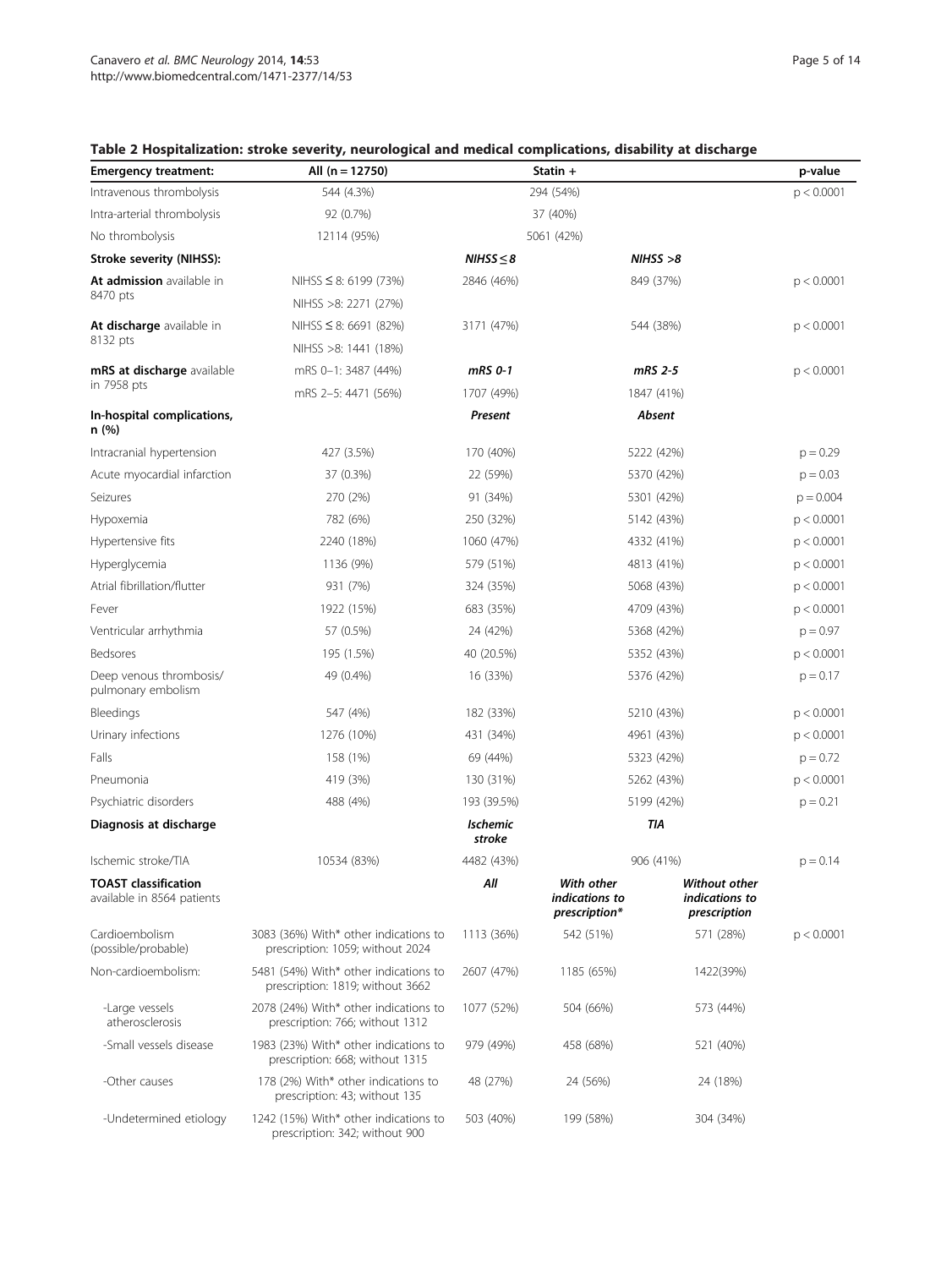| Antithrombotic treatment<br>at discharge |            |             |            |
|------------------------------------------|------------|-------------|------------|
| Antiplatelet                             | 9763 (76%) | 4296 (44%)  | p < 0.0001 |
| Anticoagulant                            | 2130 (17%) | 933 (42.8%) |            |
| None                                     | 857 (7%)   | 163 (19%)   |            |

# <span id="page-5-0"></span>Table 2 Hospitalization: stroke severity, neurological and medical complications, disability at discharge (Continued)

\* = dyslipidemia, myocardial infarction, coronary artery disease (CAD), peripheral artery disease (PAD).

- antithrombotic therapy at discharge (OR 2.72, 95% CI 2.03-3.66, p-value < 0.00001)
- personal history of myocardial infarction (OR 1.92, 95% CI 1.56-2.37, p value < 0.00001)
- age (OR 0.55, 95% CI 0.48-0.64, p value < 0.00001)
- personal history of PAD (OR 1.64, 95% CI 1.29-2.09, p value < 0.0001)
- thrombolysis (OR 1.64, 95% CI 1.24-2.17, p value = 0.0005)
- $-$  pneumonia (OR = 0.64, 95% CI 0.44–0.91,  $p$ -value = 0.015)
- hypoxemia (OR 0.69, 95% CI 0.52-0.92,  $p$  value = 0.01)
- personal history of atrial fibrillation (OR 0.73, 95% CI 0.6-0.89, p value = 0.002)
- prestroke mRS (OR 0.78, 95% CI 0.67-0.92,  $p$  value = 0.003)
- hypertensive fits (OR 1.28, 95% CI 1.09-1.51,  $p$  value = 0.002)
- NIHSS at discharge (OR 0.79, 95% CI 0.66-0.95,  $p$  value = 0.013)
- hyperglycemia (OR 1.22, 95% CI 0.96-1.55,  $p$  value = 0.01)
- personal history of diabetes (OR 1.2 CI 1.03-1.41,  $p$  value = 0.02)
- cardioembolism (OR = 0.86, 95% CI 0.73-1, p-value < 0.06)

Figure [2](#page-6-0) shows the Classification Tree obtained using the variables selected by the overall logistic regression analysis. This picture can be used in order to better explain the analysis results.

Dyslipidemia, at the top of the graph, is the most informative parameter in predicting statin prescription. If present, statins are prescribed in more than 70% of cases.

In the absence of dyslipidemia, the most informative indicator is the prescription of antithrombotic therapy: about 84% of the patients who are not undergoing antithrombotic treatment are not undergoing statin prescription either.

Also for patients under antithrombotic treatment, Statin- is the majority class. However, the tree shows

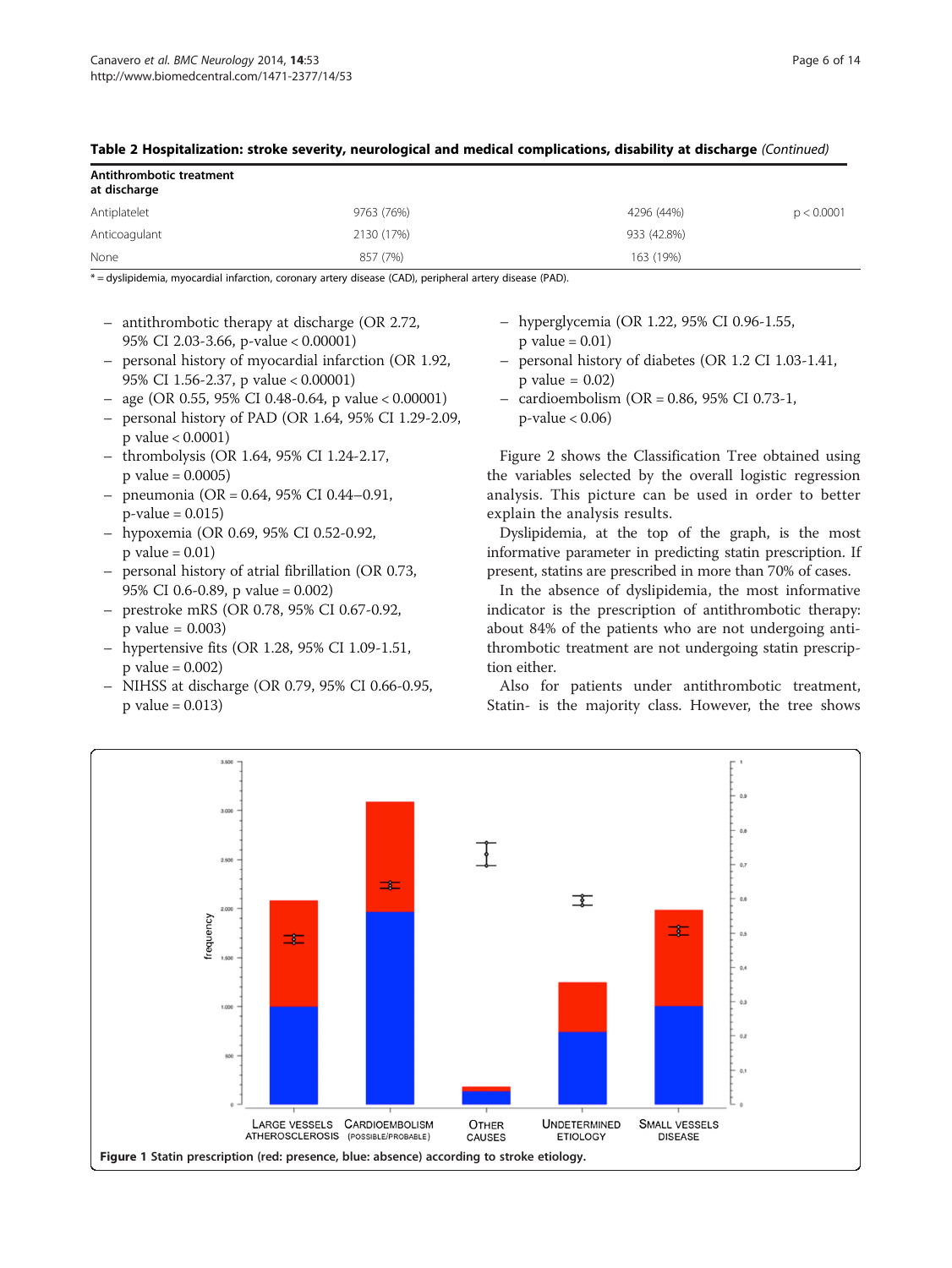<span id="page-6-0"></span>

graph. The root node shows that, in the whole sample, the most represented class is Statin- (57.7%). Moreover, it shows that the most important variable distinguishing the two classes is Dyslipidemia: when present, 71.3% of patients receive statins at discharge; when absent, only 35.7% (100–64.3) of patients undergo the prescription.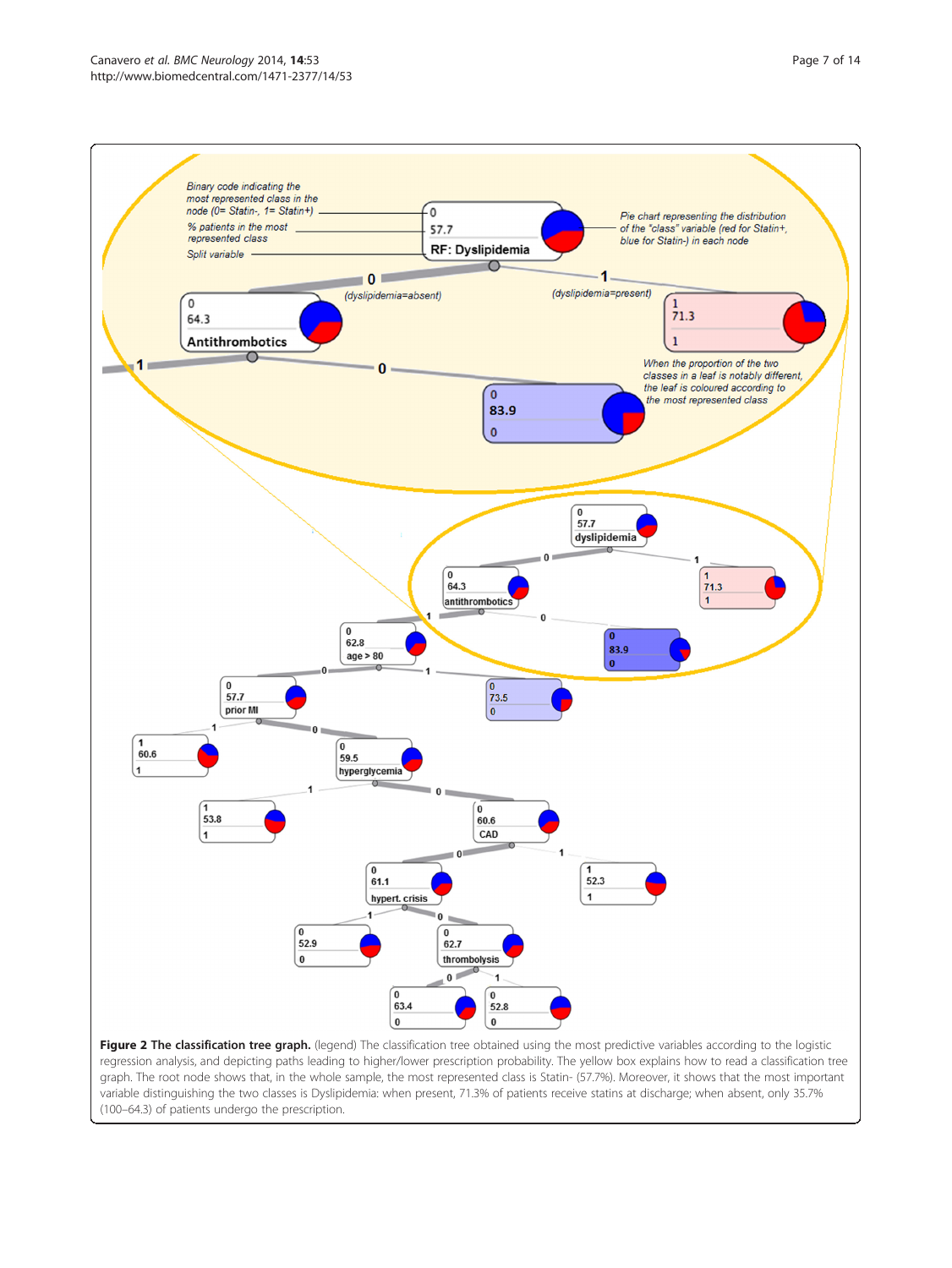three groups of patients where Statin + is the majority class: patients aged less than 80 who had a prior MI, those who experienced hyperglycemic episodes during the hospital stay and those affected by CAD.

#### Subgroup analysis

Considering the almost equal distribution of statin prescription across TOAST groups (Figure [1](#page-5-0)), we were not expecting TOAST classification to appear in the top portion of the classification tree. However, since the presence of Large Vessels Disease (LVD) is the main indication for statins and several works including the SPARCL trial [[5](#page-11-0)] consider patients with stroke/TIA with non-cardioembolic stroke, we investigated this group of patients in a separate classification tree. As shown in Figure 3, the leading factor in statin prescription is the presence of dyslipidemia, as it is for the whole population.

Considering LVD patients without dyslipidemia (right branch of the tree), the algorithm identified age as the most informative parameter in the following decision process. In the majority of elderly patients, statins are not prescribed while for younger patients, the proportion of statin prescription and statin non-prescription is almost identical. Thus, from our data, we cannot identify any factors determining the choice of whether or not to prescribe statins in younger patients without dyslipidemia, even in the presence of well-defined atherosclerosis.

# **Discussion**

In the literature there is a growing body of papers concerning the factors that can influence physicians' attitude to the prescription of new drugs. Statins are, in fact, quite old drugs, whose range of clinical indications has broadened after the recent RCTs.

After the publication of the SPARCL trial results in 2006, a progressive increase in the number of patients who receive statin therapy at discharge in the United States has been reported. In the GWTG-Stroke study,

the percentage of statin prescription increased from 75.7% in 2005 to 83.5% in 2007, however it was not considered high enough [\[21\]](#page-11-0). In our study, the percentage of patients treated with statins is only 42%, with a slight increase during the study period. Few other settings show worse results than ours. For example, in a recent meta-analysis conducted in China, only 24% of ischemic stroke patients were treated with statins [\[29\]](#page-12-0). It has been hypothesized that epidemiological features of Chinese people – lower mean blood cholesterol levels, more frequent hemorrhagic complications than Western people – could play a role in physicians' decision-making process.

Prescription decisions are affected by many factors related to physicians' attitudes and patient characteristics. Concerning physician-related factors, some authors have identified as good predictors of adherence to guidelines the habitual reading of medical journals and maintenance of professional contacts, such as talking to colleagues and attending scientific meetings [\[30\]](#page-12-0). It is also widely recognized that new drugs and guidelines are adopted earlier by specialists [[30](#page-12-0)] and that clinical trial investigators are usually more prone to follow guidelines because of their link to the world of research [[31](#page-12-0)]. Another study describes the so-called 'therapeutic traditions' which seem to influence the prescription behavior of individual physicians [[32\]](#page-12-0). All these factors are difficult to quantify. As for patientrelated factors, those able to influence their attitude to comply with therapy (after discharge) are usually identified in the literature as patients' demographic, social and cognitive features. On the contrary, clinical factors detected during hospitalization are not usually considered as being among those that influence physicians' prescription.

To overcome this limitation, our work tried to identify those patient-specific clinical and care factors that are able to influence physicians' decisions to prescribe statin after an acute ischemic stroke. In our study, patients were more likely to be treated with statins if they were younger than 80 years old and not disabled before

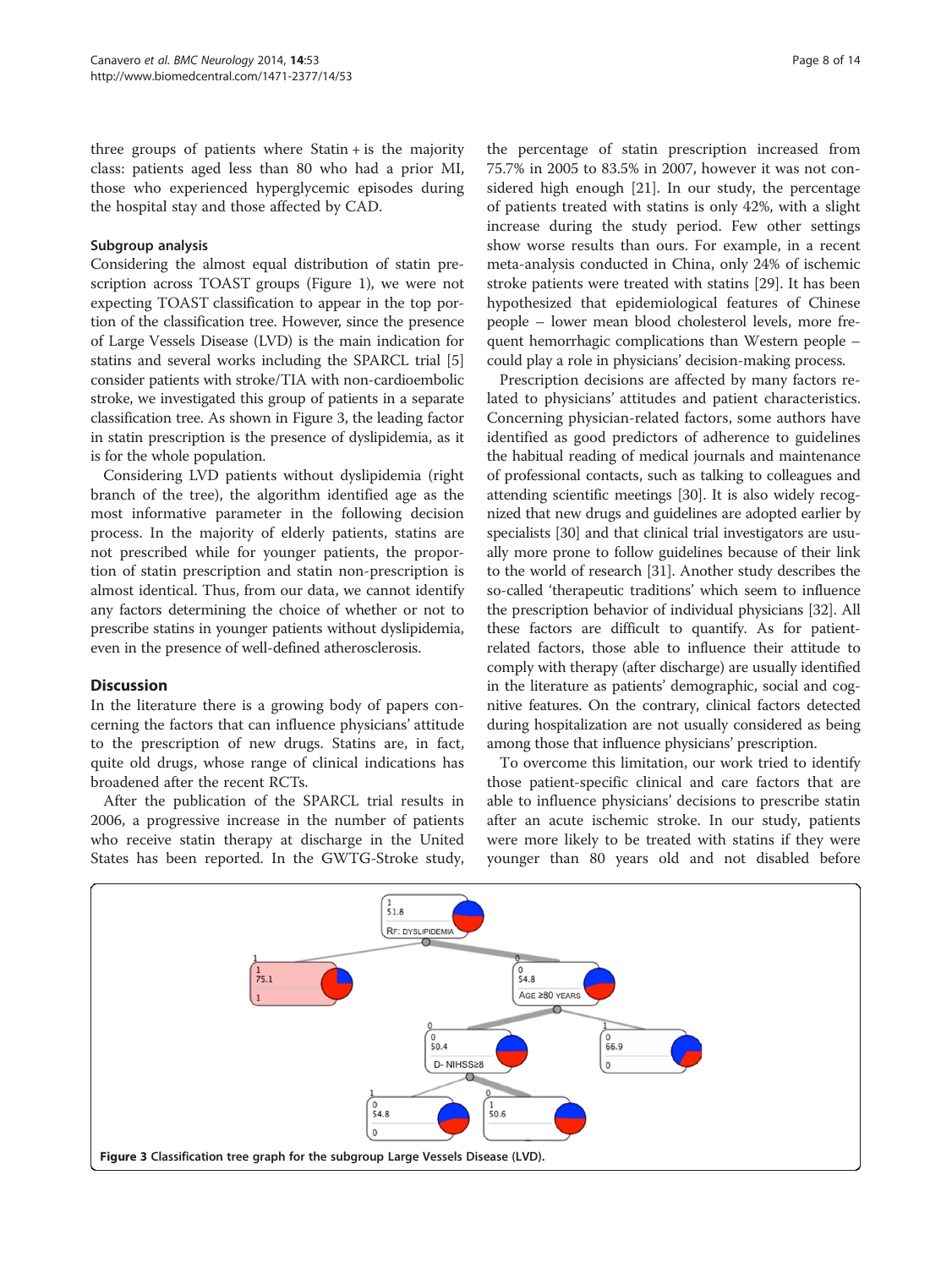stroke, they had a personal history of risk/disease of systemic atherosclerosis (dyslipidemia, diabetes, myocardial infarction, coronaropathy, peripheral arteropathy), they were treated with thrombolysis at the emergency department and discharged on antithrombotics for the secondary prevention of ischemic stroke.

It is interesting to note that, in our study, dyslipidemia represents the principal factor leading to the prescription of statin in ischemic stroke of all subtypes, including in LVD stroke.

Among demographics, older age, previous disability and lower social status, have been previously reported to negatively influence the adherence to guidelines in many settings [[33\]](#page-12-0). According to the Swedish Stroke Register [[22\]](#page-11-0) the prescription of statins was strongly age-related: statin therapy, even if associated with reduced risk of death, seemed to be underused among elderly patients, with an inverse correlation with increasing age. In line with these findings, in our setting younger patients and those without prestroke disability were more likely to be treated with statins. A higher risk of hemorrhagic complications in older people could explain this trend, even if other authors have not found a different rate of side effects compared to younger patients [[34](#page-12-0)]. It has been suggested that older people [\[35](#page-12-0)] and people with prior disability [[36\]](#page-12-0) tend to discontinue treatment during follow up. The hypothetical reduced compliance could, at least partially, explain the low frequency of prescription in these subjects. Another important point is that most of the current evidence derives from RCTs based on patients with an average age of 65 years or younger and little comorbidity [\[5](#page-11-0)]. Thus, the observed lower prescription rate in older and disabled patients may perhaps be a consequence of this signaling. Moreover, current literature on statins efficacy shows controversial results: a recent work examined the impact of statins on outcome in older ischemic stroke patients, finding benefits in functional outcome and 12-month survival [\[34\]](#page-12-0); another paper analyzed the effect of statins in the elderly in the prevention of CV events, finding a lower rate of MI and stroke but worse survival rate [\[37\]](#page-12-0). Regarding gender, it has been already reported that female patients are often undertreated [\[33,38](#page-12-0)]; our study confirms this trend. Probably, the well-known higher risk of cardio-cerebrovascular pathologies in men than in women plays a role in the prescription-making process, even if it cannot completely justify it.

Stroke severity, directly linked to disability and life expectancy, is another factor our model found as influencing prescription. Patients with lower NIHSS scores both on admission and at discharge are more likely to receive statins. These findings suggest that physicians tend to prescribe statins in patients with milder neurological damage, perhaps in order to obtain better compliance. Higher severity could thus

represent a 'non-prescription' bias leading physicians to avoid secondary preventive therapies in patients who have had severe strokes and with poor prognosis. Then, as already pointed out, patients with significant disability and poor prognosis are excluded from the dedicated RCTs, whose results cannot be applied to them. Another possible explanation could be linked to the highest risk of hemorrhagic transformation characterizing patients with more severe neurological deficits [[39\]](#page-12-0). A post hoc analysis of the SPARCL trial results found that the use of statins in stroke prevention was associated with an increase in the number of patients having hemorrhagic stroke [[40\]](#page-12-0). Therefore, another factor in patients with higher stroke severity being less frequently treated with statins is the possibility of increased risk of hemorrhagic transformation in patients who are already susceptible.

We also found that patients who did not receive antithrombotics at discharge showed a low statin prescription rate. This could happen in a context of global non-adherence to guidelines. Alternatively, they could be untreated with antithrombotics because of a higher clinical severity (large infarction size, hemorrhagic transformation, etc.): probably physicians tend to avoid statin prescription in order to limit the possible higher risk of bleeding in the subgroup.

The presence of non-cardioembolic risk factors was among the main drivers of increased statin use in the GWTG-Stroke trial [\[21](#page-11-0)]: our results were in line with it. It is interesting to note that patients with hypertension and diabetes are more likely to be treated with statins than patients who are not affected by these risk factors, even if more than a half of them do not usually receive the prescription (see Table [1\)](#page-3-0).

In the GWTG setting, patients with known dyslipidemia or who were on a cholesterol reducer at the time of hospital admission seem to be more likely to leave the hospital on a statin [\[21](#page-11-0)]. In our study too, comparing ORs, dyslipidemia shows the strongest correlation with statin prescription, followed by myocardial infarction and PAD; the Classification Tree confirmed dyslipidemia as the leading factor in prescriptive decisions. This means that dyslipidemia and cardiovascular pathologies still appear crucial in determining the need for statin therapy. Does this mean that stroke is not *per se* recognized as a vascular disease?

However, the relationship between total cholesterol levels and stroke outcome has not, as yet, been well characterized. Despite much clinical data supporting a linear relation between cholesterol lowering and cardiovascular risk reduction [[41](#page-12-0)], in some papers hypercholesterolemia has been associated with better stroke outcome [[42](#page-12-0)]. Recent works have described a 'U-shaped' association between cholesterol levels and stroke mortality, which was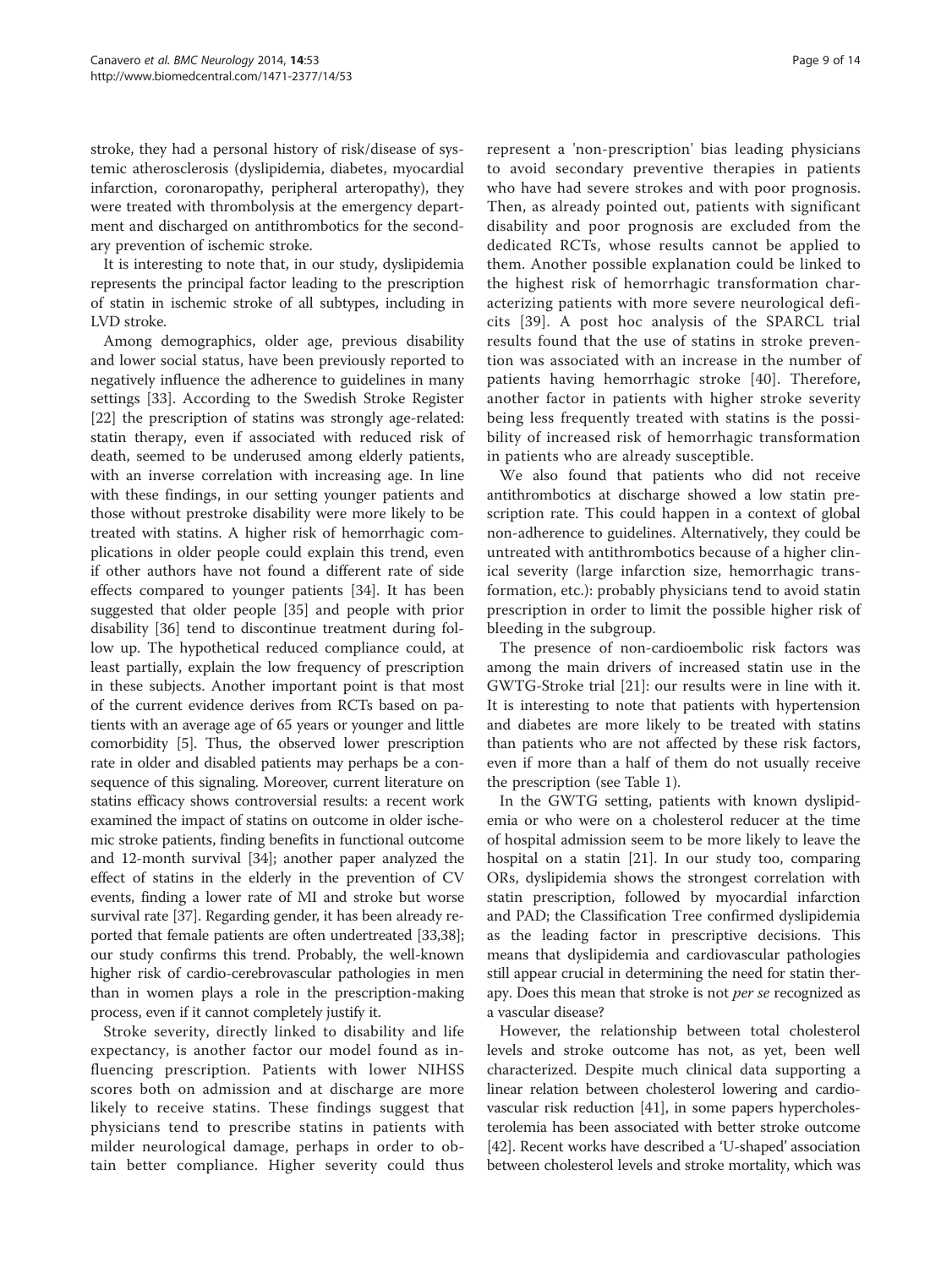higher for patients with < 160 mg/dl [\[43](#page-12-0)]; the same cut-off was identified as a risk factor for a hemorrhagic fatal stroke [[44](#page-12-0)].

Current guidelines for stroke [[14](#page-11-0)-[16](#page-11-0)] recommend statins for all patients with non-cardioembolic stroke. The best evidence from the literature derives from the SPARCL trial subanalysis: statins are mostly effective in reducing the risk of vascular events in patients with carotid atherosclerosis [[45](#page-12-0)]. The last ACC-AHA guidelines [[17](#page-11-0)] for lipid management identify "patients with clinical atherosclerotic cardiovascular disease" (including TIA and stroke) as the first subgroup of patients that should receive a high-intensity statin therapy, if tolerated.

In our setting, statin prescription rates for cardioembolism and 'other causes' of stroke are in line with current guidelines. However, it is particularly surprising that patients with large vessel disease, in the absence of other clinical indications for statins, have a prescription rate of only 44%, despite the current guidelines strongly recommending statin therapy for atherosclerotic disease. The Classification Tree applied to the subgroup of LVD patients leads us to conclude that dyslipidemia is the leading factor for statin prescription, even in the presence of well-defined atherosclerosis, instead of recognizing LVD per se as the clinical indication for statin reception.

Concerning small vessel disease, the low rate of prescription we detected could be explained by the complex relationship between statins and lacunar stroke, and by the fact that literature lacks precise indications. Small vessel disease determines both ischemic (lacunar) and hemorrhagic (microbleeds) stroke, and severe arterial hypertension is the main risk factor in both cases. According to these factors, statins could somehow enhance the risk of hemorrhage in patients with lacunar stroke because of the underlying small vessel pathology and unbalanced hypertension. Recent papers have analyzed the connections between statins use and the risk of developing microbleeds, with non-univocal results. Day et al. [[46](#page-12-0)] found that previous statin therapy was not associated with the prevalence or degree of microhemorrhages in patients with acute ischemic stroke or transient ischemic attack. Haussen et al. [[47](#page-12-0)] found instead that statins use was independently associated with microbleeds in patients with ICH. Some authors [[48](#page-12-0)] underline that patients with nonatherosclerotic causes of stroke should not be treated with statins and that statin therapy should be initiated only after a careful consideration of all the potential risks and benefits that could derive from them.

Besides the low rate of prescription in atherosclerotic disease, the Classification Tree does not highlight the TOAST criteria among the predictors of statin prescription: the therapy is prescribed mostly according to the risk profile.

Unexpectedly, thrombolytic treatment in the acute phase of stroke seems to enhance statin prescription. Results of studies about the association between statin therapy and thrombolysis are somehow controversial. Some studies analyze the effect of statin treatment before stroke and functional outcome after thrombolysis, with non-coherent findings: some have found a positive influence from statins [\[49](#page-12-0)], while others do not [\[50-52](#page-12-0)]. Engelter et al. [[52\]](#page-12-0) found that prior statins use was not an independent predictor of functional outcome or of ICH after thrombolysis, but it may be considered as an indicator of baseline characteristics that are associated with a less favorable course. Cappellari et al. [\[53,54\]](#page-12-0) suggested that statin treatment initiated within 24 hours of IV thrombolysis, but not statin treatment started before stroke and continued in the acute phase, may positively influence functional outcome. It is important to note that most of papers analyze the relationship between prior statin therapy and the clinical outcome after thrombolysis while our work describes the rate of statin prescription after thrombolysis. Our results could be explained with Cappellari's findings. Further, to our knowledge, there is no evidence proving an increased risk of hemorrhage in patients treated with both rtPA and statins. We could also hypothesize that patients treated with thrombolysis are more likely to be managed following guidelines, and this could perhaps explain why they are more likely to receive the recommended statin regimen at discharge.

In the literature, statin therapy is mostly analyzed when administered during in-hospital stays. In this setting, it seems to be associated with a lower rate of complications in stroke patients. The prophylactic administration of statins significantly reduces in-hospital mortality [\[49](#page-12-0)] and is associated with a favorable outcome [[55,56\]](#page-12-0), with few incidences of adverse reaction [[57\]](#page-12-0). Montaner et al. [[58\]](#page-12-0) reported that statin use between 3 and 12 hours after stroke was associated with neurological improvement at 3 days from ischemia, suggesting a rapid mechanism of action on coagulation or the fibrinolysis system. These findings should enhance physicians' attitude to statin prescription. Considering our available data (i.e., statin prescription rate at discharge), however, we cannot hypothesize that statins could determine a lower occurrence of complications, but that patients with inhospital complications are unlikely to be treated with statins, the only exception being hypertensive fits and hyperglycemia. This finding could be explained as previously done for age, disability and stroke severity: physicians avoid prescribing statins in critical patients, aside from situations that require statins for other indications than stroke. Besides, even if not confirmed by the logistic regression model, in our setting statins are not usually prescribed in patients with in-hospital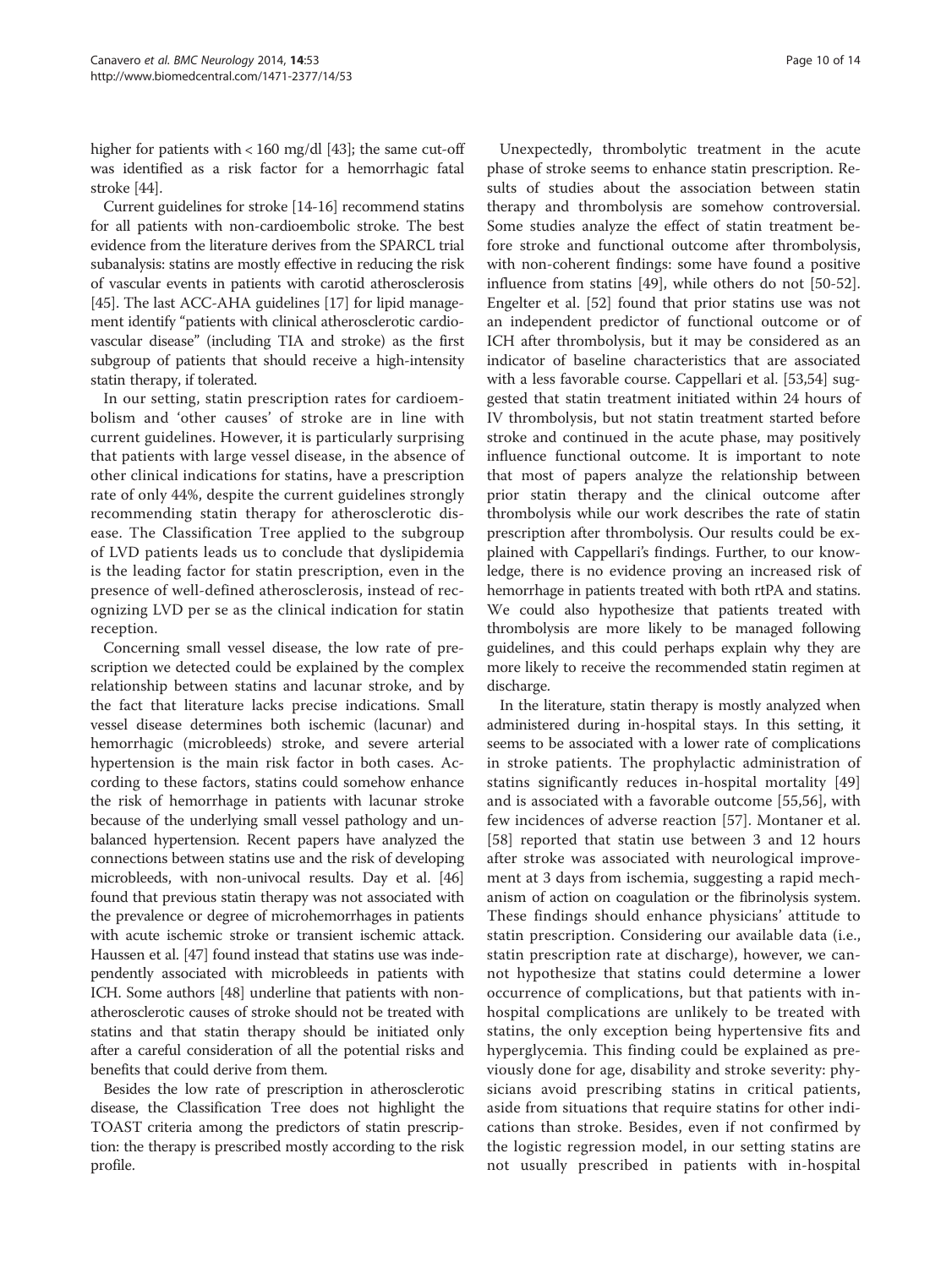bleeding, probably due to the higher risk of hemorrhage associated with statin use in the literature [[59](#page-12-0)].

Besides these reports from the literature, we have to note that the effects of statins in acute stroke have been extrapolated - often with uncertain results - especially from retrospective studies, while few randomized clinical trials are currently available [[60\]](#page-12-0). Consequently, current guidelines lack of some precise information, in particular concerning: their indication in non-atherothrombotic stroke [[48](#page-12-0)], their recommended dose [\[60\]](#page-12-0), the time to start therapy [\[8](#page-11-0)[,58](#page-12-0)[-62\]](#page-13-0), their rate of side effects [\[12,](#page-11-0)[40,57](#page-12-0)], the absolute contra-indications [\[48\]](#page-12-0), the other concomitant therapies [\[12,](#page-11-0)[49](#page-12-0)-[53](#page-12-0)], the recommended approach with respect to old age (in RCTs concerning secondary prevention with statins the mean age is  $<65$  years [\[12](#page-11-0)]).

In this paper we have not explored the physician-related factors influencing statin prescription but, reviewing the literature in order to compare our results with other experiences, we found more than a few grey areas among recommendations. We can hypothesize that the low statin prescription rate by physicians may be partially due to these controversies.

#### Limits of the study

This study has some limitations. First, patient factors such as patient preferences and agreement to treatment are not addressed. As a matter of fact, these variables are not usually collected in a registry, and thus this information was not available in this study. Also, this study only provides the categorical data of vascular risk factors (e.g. diabetes mellitus, dyslipidemia, etc.) rather than the raw values of the biological parameters (e.g. blood glucose, total cholesterol, HDL, LDL etc.). The LSR Registry is a repository where mostly "qualitative" and process information is stored, focusing on the presence of a diagnosis rather than on its entity. Then, type and dosage of statin is not precisely reported in LSR, which may cause potential bias in statistical analysis. This is due to the Registry structure, modeled on the form of current clinical practice guidelines for stroke that in fact are not specific as well, recommending to use a statin without specifying which type.

Moreover, we performed the analyses without considering the type of providing treatment specialist, which might impact on the prescription decision-making. The reason why we did not consider such parameter is that the distribution of treatment specialty is very uneven, with only one center managed by internal medicine specialists, one whose management shifted during the study period and 40 managed by neurologists. In the internal medicine Stroke Unit, the percentage of statin prescriptions was higher (65.7%) than the overall average percentage (42%), in the one where the management shifted from Internal Medicine to Neurology it was slightly above the average

(43.14%). As regards the centers managed by neurologists, the statins prescription rate has a high variability, with values ranging from 15.8% to 82.8%. From this data it is difficult to evaluate the role of the treating specialty as a predictor of prescription.

Although our Registry is provided with a follow-up section, in this study we have not included information on post-discharge statins use. The motivation underlying this choice is twofold. On the one hand, the follow-up is only partially completed for our patients. On the other hand, for those patients who died during follow-up, the registry doesn't allow physicians to enter information about treatments in use before death. This would cause a bias, as the patients who died would result as not continuing the treatment even if they were.

# Conclusions

Our setting confirmed that adherence to guidelines regarding statin prescription rates by physicians is very different from international goals. Analyzing the decision-making process, we found that the presence of dyslipidemia - or at least a cardiovascular comorbidity appears as the main factor influencing statin prescription, even if current guidelines recommend the drug in any case of non-cardioembolic stroke. On the contrary, the presence of well-defined atherosclerosis does not enhance statin prescription. Some uncertainties about the risk/benefit of statin therapy and grey areas in certain subgroups of stroke patients may partially justify the low rate of prescription we detected.

These findings must be considered in devising approaches to enhance adherence to guidelines by physicians to improve the management of patients and compliance to the recommended therapies. We highlight the need for a consensus on the above-mentioned *grey areas* in order to achieve improved and detailed guidelines that are easier for physicians to put into practice.

#### Competing interests

No financial or non-financial competing interests to declare.

#### Authors' contributions

IC participated in the design of the study, in the statistical analysis, in review of the literature and drafted the manuscript. AC participated in the design of the original database, in the design of the study, in the statistical analysis, in the review of the literature and revised the manuscript. PP participated in the acquisition and interpretation of data. MM participated in the acquisition and interpretation of data. LS participated in the acquisition and interpretation of data and performed the statistical analysis (especially for Machine Learning techniques) and contributed to the manuscript drafting and revision. SQ participated in the design and realization of the original database, in the acquisition and interpretation of data and performed the statistical analysis and contributed to the manuscript drafting and revision. GL participated in the design and realization of the original database, in the acquisition of data and in coordinating the LSR centers. GM participated in the design of the original database, conceived the study, participated in coordinating the LSR centers, and revised the manuscript. All authors read and approved the final manuscript.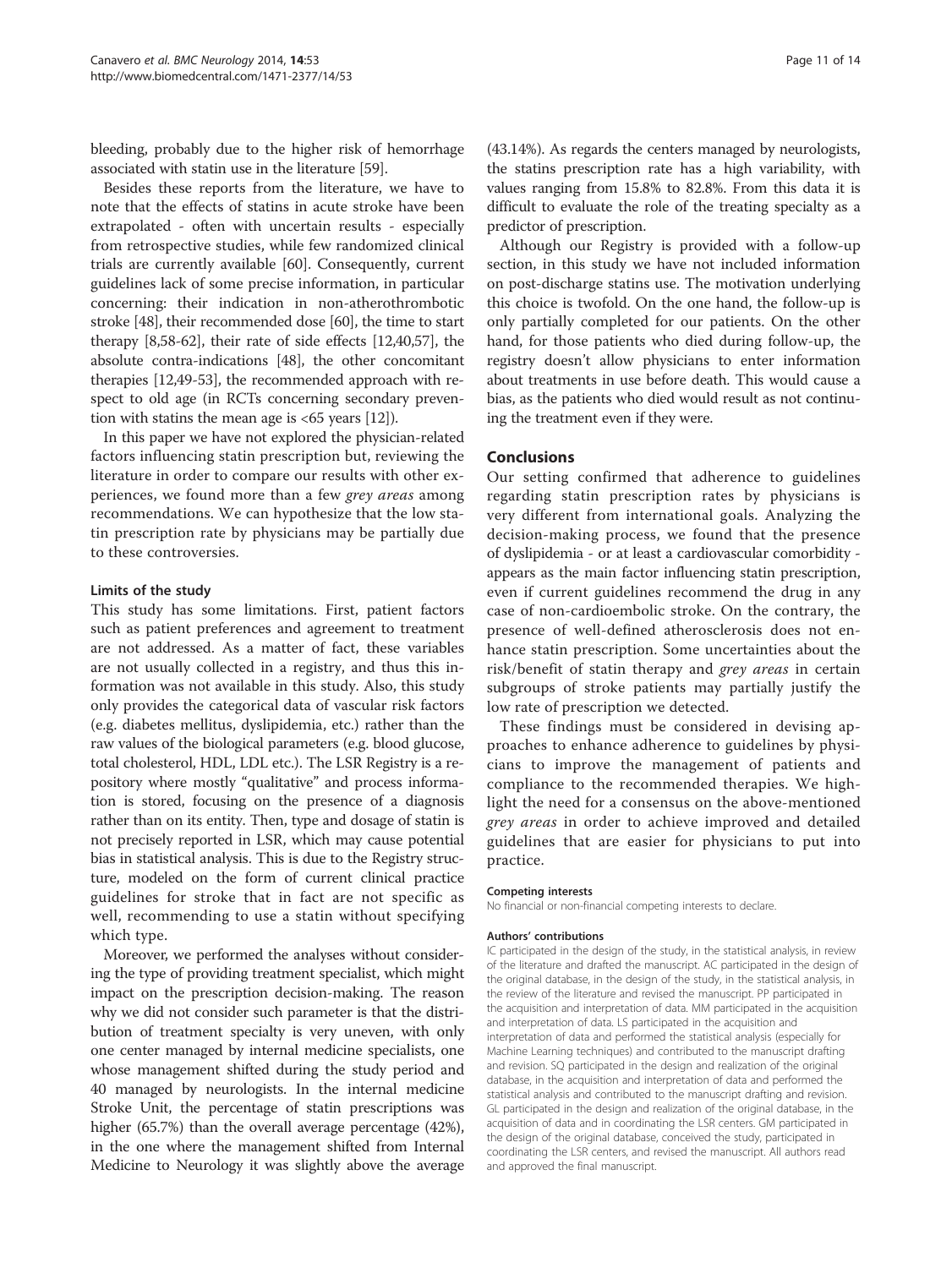#### <span id="page-11-0"></span>Acknowledgements

We would like to thank all the Lombardia Stroke Registry collaborators for their support and help in the realization of the LSR database. In alphabetical order:

Laura Adobbati ('Auxologico Italiano' IRCCS, Milan), Elio Agostoni ('Manzoni' Hospital, Lecco), Marco Arnaboldi ('Sant'Anna' Hospital, Como), Gianstefano Baietti (Cremona Hospital), Ubaldo Balducci (Chiari Hospital), Pierluigi Baron ('Ca' Granda' Policlinico, Milan), Pietro Bassi ('San Giuseppe' Hospital, Milan), Paola Bazzi (Vimercate Hospital), Simone Beretta (Monza Hospital), Luciano Bet ('San Donato' Hospital, Milan), Luigi Bettoni (Cremona Hospital), Giacomo Bezzi (Sondrio Hospital), Giorgio Boncoraglio ('Carlo Besta' IRCCS, Milan), Giorgio Bono ('Fondazione Macchi' Hospital, Varese), Bianca Bordo (Desio Hospital), Giuseppina Borutti (Voghera Hospital), Nereo Bresolin ('Ca' Granda' Policlinico, Milan), Fabio Brusaferri (Crema Hospital), Maria Vittoria Calloni (Legnano Hospital), Massimo Camerlingo ('San Marco' Policlinico, Zingonia), Bruno Censori ('Riuniti' di Bergamo Hospital), Carlo Cerini (Esine Hospital), Nicoletta Checcarelli ('Valduce' Hospital, Como), Francesco Chia (Chiari Hospital), Antonio Colombo (Desio Hospital), Giancarlo Comi ('San Raffaele' Hospital, Milan), Angelo Costa ('Spedali Civili' Hospital, Brescia), Vittorio Crespi (Vimercate Hospital), Maria Luisa Delodovici ('Fondazione Macchi' Hospital, Varese), Edoardo Donati ('Poliambulanza' Hospital, Brescia), Claudio Ferrante (Ponte San Pietro Hospital), Carlo Ferrarese (Monza Hospital), Fabio Frediani ('San Carlo Borromeo' Hospital, Milan), Paola Gambaro ('Luigi Sacco' Hospital, Milan), Antonella Gomitoni (Saronno Hospital), Giampiero Grampa (Saronno Hospital), Mario Guidotti ('Valduce' Hospital, Como), Patrizia Lattuada ('San Carlo Borromeo' Hospital, Milan), Ezio Lanza (Treviglio-Caravaggio Hospital), Andrea Magnoni (Merate Hospital), Simona Marcheselli ('Humanitas' Clinical Institute, Rozzano), Claudio Mariani ('Luigi Sacco' Hospital, Milan), Claudia Marsile (Vizzolo Predabissi Hospital), Alessandra Martignoni ('San Matteo' Policlinico IRCCS, Pavia), Marco Mattioli (Garbagnate Hospital), Giovanni Meola ('San Donato' Hospital, Milan), Graziella Molini (Vizzolo Predabissi Hospital), Irene Neromante (Busto Arsizio Hospital), Emanuele Poloni ('San Carlo Borromeo' Hospital, Milan), Eugenio Parati ('Carlo Besta' IRCCS, Milan), Giovanni Piccolo (Voghera Hospital), Marco Poloni ('Riuniti' Hospital, Bergamo), Daniele Porazzi (Busto Arsizio Hospital), Alessandro Prelle (Crema Hospital), Paolo Previdi (Mantova Hospital), Maurizio Riva (Lodi Hospital), Alessandro Romorini (Magenta Hospital), Ignazio Santilli ('Niguarda Ca' Granda' Hospital, Milan), Francesco Sasanelli (Vizzolo Predabissi Hospital), Chiara Scaccabarozzi ('Manzoni' Hospital, Lecco), Maria Sessa ('San Raffaele' Hospital, Milan), Vincenzo Silani ('Auxologico Italiano' IRCCS, Milan), Giorgio Silvestrelli (Mantova Hospital), Carlo Sebastiano Tadeo ('Città Studi' Clinical Institute, Milan), Marinella Turla (Esine Hospital), Simone Vidale ('Sant'Anna' Hospital, Como), Maria Teresa Zaccone ('Beato Matteo' Clinical Institute, Vigevano), Davide Zarcone (Gallarate Hospital), Angelo Zilioli (Lodi Hospital).

#### Author details

<sup>1</sup>Department of Emergency Neurology/Stroke Unit, National Neurologic Institute C. Mondino IRCCS, Pavia, Italy. <sup>2</sup>Neurology Unit, Legnano Hospital, Legnano, Italy. <sup>3</sup>Neurovascular Unit, 'Spedali Civili' Hospital, Brescia, Italy.<br><sup>4</sup>Department of Floctrical, Computer and Biomodical Engineering, Unive <sup>4</sup>Department of Electrical, Computer and Biomedical Engineering, University of Pavia, Pavia, Italy.

Received: 29 June 2013 Accepted: 17 March 2014 Published: 21 March 2014

#### References

- Calabrò P, Yeh ET: The pleiotropic effects of statins. Curr Opin Cardiol 2005, 20(6):541–6.
- Stead LG, Vaidyanathan L, Kumar G, Bellolio MF, Brown RD, Suravaram S, Enduri S, Gilmore RM, Decker WW: Statins in ischemic stroke: just low-density lipoprotein lowering or more? J Stroke Cerebrovasc 2009, 18(2):124–127.
- 3. Prinz V, Endres M: Statins and stroke: prevention and beyond. Curr Opin Neurol 2011, 24(1):75–80.
- Cimino M, Gelosa P, Gianella A, Nobili E, Tremoli E, Sironi L: Statins: multiple mechanisms of action in the ischemic brain. Neuroscientist 2007, 13(3):208–13.
- 5. Amarenco P, Bogousslavsky J, Callahan A 3rd, Goldstein LB, Hennerici M, Rudolph AE, Sillesen H, Simunovic L, Szarek M, Welch KM, Zivin JA, Stroke Prevention by Aggressive Reduction in Cholesterol Levels (SPARCL)

Investigators: High-dose atorvastatin after stroke or transient ischemic attack. N Engl J Med 2006, 355(6):549–59.

- 6. Vergouwen MDI, De Haan RJ, Vermeulen M, Roos YB: Statin treatment and the occurrence of hemorrhagic stroke in patients with a history of cerebrovascular disease. Stroke 2008, 39(2):497–502.
- 7. Sacco S, Toni D, Bignamini AA, Zaninelli A, Gensini GF, Carolei A, the SIRIO Study Group: Effect of prior medical treatments on ischemic stroke severity and outcome. Funct Neurol 2011, 26(3):133-9.
- 8. Flint AC, Kamel H, Navi BB, Rao VA, Faigeles BS, Conell C, Klingman JG, Sidney S, Hills NK, Sorel M, Cullen SP, Johnston SC: Statin use during ischemic stroke hospitalization is strongly associated with improved poststroke survival. Stroke 2012, 43(1):147–54.
- Biffi A, Devan WJ, Anderson CD, Cortellini L, Furie KL, Rosand J, Rost NS: Statin treatment and functional outcome after ischemic stroke case–control and meta-analysis. Stroke 2011, 42(5):1314–9.
- 10. Goldstein LB, Amarenco P, Zivin J, Messig M, Altafullah I, Callahan A, Hennerici M, MacLeod MJ, Sillesen H, Zweifler R, Michael K, Welch A: Statin Treatment and Stroke Outcome in the Stroke Prevention by Aggressive Reduction in Cholesterol Levels (SPARCL) Trial. Stroke 2009, 40(11):3526–31.
- 11. Milionis HJ, Giannopoulos S, Kosmidou M, Panoulas V, Manios E, Kyritsis AP, Elisaf MS, Vemmos K: Statin therapy after first stroke reduces 10-year stroke recurrence and improves survival. Neurology 2009, 72(21):1816–22.
- 12. Amarenco P, Labreuche J: Lipid management in the prevention of stroke: review and updated meta analysis of statins for stroke prevention. Lancet Neurol 2009, 8(5):453–63.
- 13. O'Regan C, Wu P, Arora P, Perri D, Mills EJ: Statin therapy in stroke prevention: a meta-analysis involving 121 000 patients. Am J Med 2008, 121(1):24–33.
- 14. SPREAD (Stroke Prevention and Educational Awareness Diffusion) Guidelines. In 7th edition. Via Alberto Falck, 15, 20099 Sesto San Giovanni – Milano: Pierrel Research Italy SpA. Version of 14th March 2012. [http://www.](http://www.siapav.it/pdf/SPREAD%202012.pdf) [siapav.it/pdf/SPREAD%202012.pdf](http://www.siapav.it/pdf/SPREAD%202012.pdf).
- 15. Furie KL, Kasner SE, Adams RJ, Albers GW, Bush RL, Fagan SC, Halperin JL, Johnston SC, Katzan I, Kernan WN, Mitchell PH, Ovbiagele B, Palesch Y, Sacco RL, Schwamm LH, Wassertheil-Smoller S, Turan TN, Wentworth D, on behalf of the American Heart Association Stroke Council, Council on Cardiovascular Nursing, Council on Clinical Cardiology, and Interdisciplinary Council on Quality of Care and Outcomes Research: AHA/ASA Guideline - Guidelines for the Prevention of Stroke in Patients With Stroke or Transient Ischemic Attack. A Guideline for Healthcare Professionals From the American Heart Association/American Stroke Association. Stroke 2011, 42(1):227–76.
- 16. European Stroke Organisation (ESO) Executive Committee, ESO Writing Committee: Guidelines for management of ischaemic stroke and transient ischaemic attack 2008. Cerebrovasc Dis 2008, 25(5):457–507.
- 17. Stone NJ, Robinson J, Lichtenstein AH, Merz CN, Blum CB, Eckel RH, Goldberg AC, Gordon D, Levy D, Lloyd-Jones DM, McBride P, Schwartz JS, Shero ST, Smith SC Jr, Watson K, Wilson PW: 2013 ACC/AHA Guideline on the Treatment of Blood Cholesterol to Reduce Atherosclerotic Cardiovascular Risk in Adults: A Report of the American College of Cardiology/American Heart Association Task Force on Practice Guidelines. Circulation 2013 [Epub ahead of print].
- 18. Keaney JF Jr, Curfman GD, Jarcho JA: A pragmatic view of the new cholesterol treatment guidelines. N Engl J Med 2014, 370(3):275–8.
- 19. Castilla-Guerra L, Espino-Montoro A, Fernández-Moreno MC, López-Chozas JM, Jimernez MD: Statins and stroke. Current clinical practice. Stroke 2006, 37(5):1153.
- 20. Ovbiagele B, Saver JL, Bang H, Chambless LE, Nassief A, Minuk J, Toole JF, Crouse JR: Statin treatment and adherence to national cholesterol guidelines after ischemic stroke. Neurology 2006, 66(8):1164–70.
- 21. Ovbiagele B, Schwamm LH, Smith EE, Hernandez AF, Olson DWM, Pan W, Fonarow GC, Saver JL: Recent nationwide trends in discharge statin treatment of hospitalized patients with stroke. Stroke 2010, 41(7):1508–13.
- 22. Asberg S, Henriksson KM, Farahmand B, Asplund K, Norrving B, Appelros P, Stegmayr B, Asberg KH, Terént A: Ischemic stroke and secondary prevention in clinical practice: a cohort study of 14,529 patients in the Swedish stroke register. Stroke 2010, 41(7):1338–42.
- 23. Mullard AJ, Reeves MJ, Jacobs BS, Kothari RU, Birbeck GL, Maddox K, Stoeckle-Roberts S, Wehner S, Paul Coverdell National Acute Stroke Registry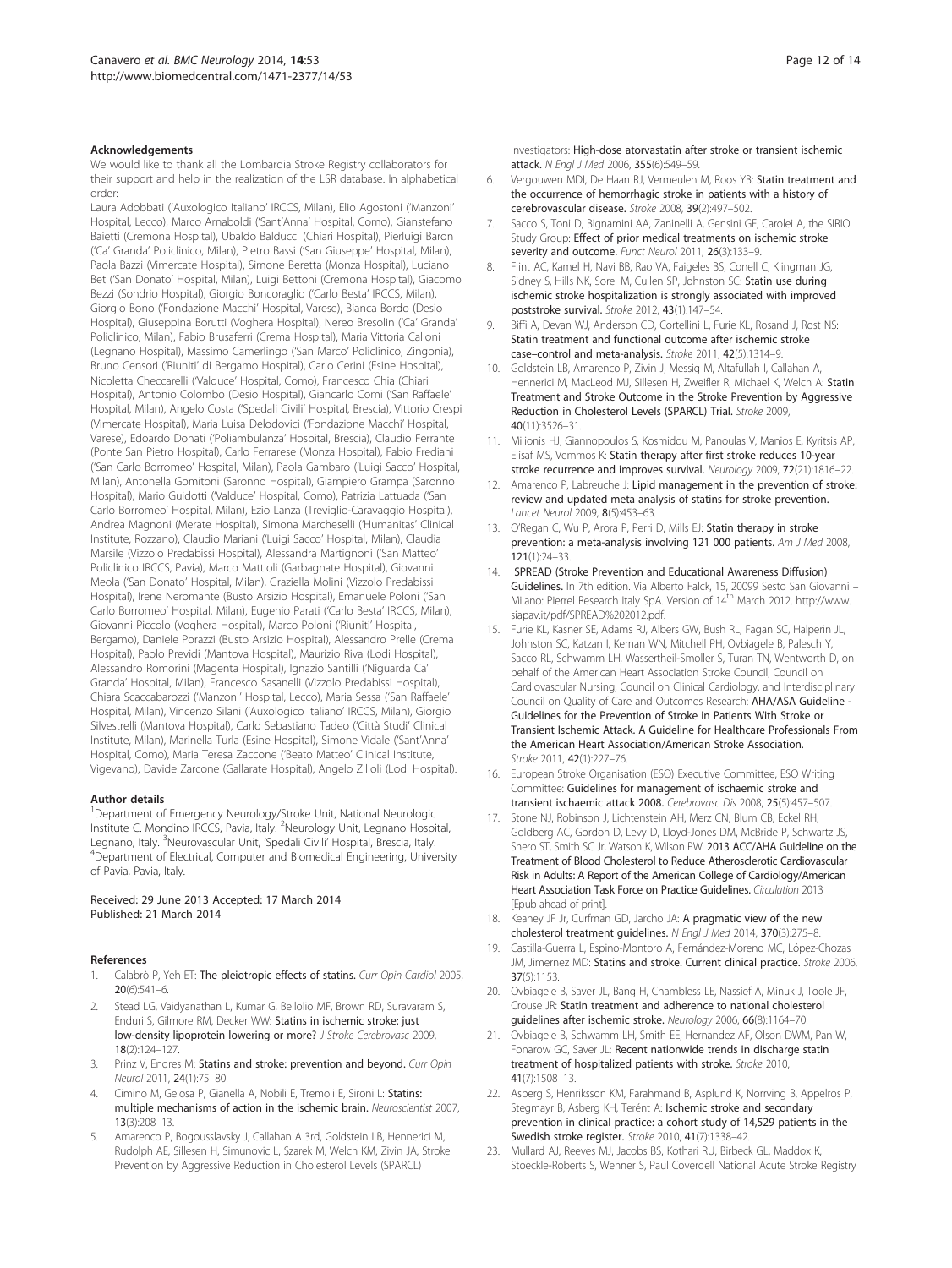<span id="page-12-0"></span>Michigan Prototype Investigators: Lipid testing and lipid-lowering therapy in hospitalized ischemic stroke and transient ischemic attack patients: results from a statewide stroke registry. Stroke 2006, 37(1):44–9.

- 24. Micieli G, Cavallini A, Quaglini S, Fontana G, Duè M: The Lombardia Stroke Unit Registry: 1-year experience of a web-based hospital stroke registry. Neurol Sci 2010, 31(5):555-64.
- 25. Adams HP Jr, Bendixen BH, Kappelle LJ, Biller J, Love BB, Gordon DL, Marsh EE 3rd: Classification of subtype of acute ischemic stroke. Definitions for use in a multicentre clinical trial. TOAST. Trial of Org 10172 in Acute Stroke Treatment. Stroke 1993, 24(1):35–41.
- 26. Venables WN, Ripley BD: Modern applied statistics with S. Fourth Edition: Springer; 2002.
- 27. Demsar J, Zupan B: Orange: from experimental machine learning to interactive data mining. In White Paper ([www.ailab.si/orange](http://www.ailab.si/orange)). Faculty of Computer and Information Science, University of Ljubljana; 2004.
- 28. Hastie T, Tibshirani R, Friedman J: The Elements of Statistical Learning: Data Mining, Inference, and Prediction. Secondth edition. Springer; 2009.
- 29. Li X, Gao Y, Li J, Feng F, Liu JM, Zhang HB, Zhang D, Hundei WH, Chen F, Chen YP, Chen ZM, Landray M, Armitage J, Jiang LX, Li LM, HPS2-THRIVE China group: Underuse of statins in patients with atherosclerotic ischemic stroke in China. Chin Med J (Engl) 2012, 125(10):1703–7.
- 30. Garjon FJ, Azparren A, Vergara I, Azaola B, Loayssa JR: Adoption of new drugs by physicians: a survival analysis. BMC Health Serv Res 2012, 12:56.
- 31. Chauhan D, Mason A: Factors affecting the uptake of new medicines in secondary care – a literature review. J Clin Pharm Ther 2008, 33(4):339-48.
- 32. Ohlsson H, Merlo J: Is physician adherence to prescription guidelines a general trait of health care practices or dependent on drug type? – A multilevel logistic regression analysis in South Sweden. Pharmacoepidemiol Drug Saf 2009, 18(8):682–90.
- 33. Di Carlo A, Lamassa M, Baldereschi M, Pracucci G, Basile AM, Wolfe CD, Giroud M, Rudd A, Ghetti A, Inzitari D, European BIOMED Study of Stroke Care Group: Sex differences in the clinical presentation, resource use, and 3-month outcome of acute stroke in Europe: data from a multicenter multinational hospital-based registry. Stroke 2003, 34(5):1114-9.
- 34. Hjalmarsson C, Bokemark L, Manhem K, Mehlig K, Andersson B: The effect of statins on acute and long-term outcome after ischemic stroke in the elderly. Am J Geriatr Pharmacother 2012, 10(5):313–22.
- 35. Mauskop A, Borden WB: Predictors of statin adherence. Curr Cardiol Rep 2011, 13(6):553–8.
- 36. Lummis HL, Sketris IS, Gubitz GJ, Joffres MR, Flowerdew GJ: Medication persistence rates and factors associated with persistence in patients following stroke: a cohort study. BMC Neurol 2008, 8:25.
- 37. Savarese G, Gotto AM Jr, Paolillo S, D'Amore C, Losco T, Musella F, Scala O, Marciano C, Ruggiero D, Marsico F, De Luca G, Trimarco B, Perrone-Filardi P: Benefits of statins in elderly subjects without established cardiovascular disease. a meta-analysis. J Am Coll Cardiol 2013, 14 [E-pub ahead of print].
- 38. Nì Chròinìn D, Nì Chròinìn C, Callaly EL, Hannon N, Kelly L, Marnane M, Merwick A, Shhehan O, Hirgan G, Duggan J, Kyne L, Dolan E, Moore A, Williams D, Kelly PJ: Suboptimal lipid management in ischaemic stroke and TIA patients – The North Dublin population stroke study. Cerebrovasc Dis 2013, 35(Suppl 3).
- 39. Kablau M, Kreisel SH, Sauer T, Binder J, Szabo K, Hennerici MG, Kern R: Predictors and early outcome of hemorrhagic transformation after acute ischemic stroke. Cerebrovasc Dis 2011, 32(4):334–41.
- 40. Goldstein LB, Amarenco P, Szarek M, Callahan A 3rd, Hennerici M, Sillesen H, Zivin JA, Welch KM, SPARCL Investigators: Hemorrhagic stroke in the Stroke Prevention by Aggressive Reduction in Cholesterol Levels study. Neurology 2008, 70(24 Pt 2):2364–70.
- 41. LaRosa JC, Pedersen TR, Somaratne R, Wasserman SM: Safety and effect of very low levels of low-density lipoprotein cholesterol on cardiovascular events. Am J Cardiol 2013, 111(8):1221–9.
- 42. Vauthey C, de Freitas GR, van Melle G, Devuyst G, Bogousslavsky J: Better outcome after stroke with higher serum cholesterol levels. Neurology 2000, 54(10):1944–9.
- 43. Iso H, Jacobs DR Jr, Wentworth D, Neaton JD, Cohen JD: Serum cholesterol levels and six-year mortality from stroke in 350,977 men screened for the Multiple Risk Factor Intervention Trial. N Eng J Med 1989, 320(14):904–10.
- 44. Suzuki K, Izumi M, Sakamoto T, Hayashi M: Blood pressure and total cholesterol level are critical risks especially for hemorrhagic stroke in Akita, Japan. Cerebrovasc Dis 2011, 31(1):100–6.
- 45. Sillesen H, Amarenco P, Hennerici MG, Callahan A, Goldstein LB, Zivin J, Messig M, Welch KM, Stroke Prevention by Aggressive Reduction in Cholesterol Levels Investigators: Atorvastatin reduces the risk of cardiovascular events in patients with carotid atherosclerosis: a secondary analysis of the Stroke Prevention by Aggressive Reduction in Cholesterol Levels (SPARCL) trial. Stroke 2008, 39(12):3297–302.
- 46. Day JS, Policeni BA, Smoker WR, Dobre MC, Zhang Y, Leira EC, Davis PH, Chen S, Olalde H, Adams HP Jr: Previous statin use is not associated with an increased prevalence or degree of gradient-echo lesions in patients with acute ischemic stroke or transient ischemic attack. Stroke 2011, 42(2):354–8.
- 47. Haussen DC, Henninger N, Kumar S, Selim M: Statin use and microbleeds in patients with spontaneous intracerebral hemorrhage. Stroke 2012, 43(10):2677–81.
- 48. Furie K: High-dose statins should only be used in atherosclerotic strokes. Stroke 2012, 43(7):1994–5.
- 49. Àlvarez-Sabìn J, Huertas R, Quintana M, Delgado P, Ribo M, Molina CA, Montaner J: Prior statin use may be associated with improved stroke outcome after tissue plasminogen activator. Stroke 2007, 38(3):1076–8.
- 50. Uyttenboogaart M, Koch MW, Koopman K, Vroomen PC, Luijckx GJ, De Keyser J: Lipid profile, statin use, and outcome after intravenous thrombolysis for acute ischemic stroke. J Neurol 2008, 255(6):875-80.
- 51. Meier N, Nedeltchev K, Brekenfeld C, Galimanis A, Fischer U, Findling O, Remonda L, Schroth G, Mattle HP, Arnold M: Prior statin use, intracranial hemorrhage and outcome after intra-arterial thrombolysis for acute ischemic stroke. Stroke 2009, 40(5):1729–37.
- 52. Engelter ST, Soinne L, Ringleb P, Sarikaya H, Bordet R, Berrouschot J, Odier C, Arnold M, Ford GA, Pezzini A, Zini A, Rantanen K, Rocco A, Bonati LH, Kellert L, Strbian D, Stoll A, Meier N, Michel P, Baumgartner RW, Leys D, Tatlisumak T, Lyrer PA: IV thrombolysis and statins. Neurology 2011, 77(9):888–95.
- 53. Cappellari M, Deluca C, Tinazzi M, Tomerelli G, Carletti M, Fiaschi A, Bovi P, Moretto G: Does statin in the acute phase of ischemic stroke improve outcome after intravenous thrombolysis? A retrospective study. J Neurol  $Sci$  2011, 308(1-2):128-34.
- 54. Cappellari M, Bovi P, Moretto G, Zini A, Nencini P, Sessa M, Furlan M, Pezzini A, Orlandi G, Paciaroni M, Tassinari T, Procaccianti G, Di Lazzaro V, Bettoni L, Gandolfo C, Silvestrelli G, Rasura M, Martini G, Melis M, Calloni MV, Chiodo-Grandi F, Beretta S, Guarino M, Altavista MC, Marcheselli S, Galletti G, Adobbati L, Del Sette M, Mancini A, Orrico D, et al: The THRombolysis and STatins (THRaST) study. Neurology 2013, 80(7):655–61.
- 55. Ní Chròinín D, Callaly E, Duggan J, Merwick A, Hannon N, MB, Sheehan O, Marnane M, Horgan G, Williams EB, Harris D, Kyne L, McCormack PM, Moroney J, Grant T, Williams D, Daly L, Kelly PJ: Association Between Acute Statin Therapy, Survival, and Improved Functional Outcome After Ischemic Stroke The North Dublin Population Stroke Study. Stroke 2011, 42(4):1021–9.
- 56. Lakhan SE, Bagchi S, Hofer M: Statins and clinical outcome of acute ischemic stroke: a systematic review. Int Arch Med 2010, 3:22
- 57. Hackam D, Woodward M, Newby K, Bhatt D, Shao M, Smith EE, Donner A, Mamdani M, Douketis JD, Arima H, Chalmers J, MacMahon S, Tirschwell DL, Psaty BM, Bushnell CD, Aguilar MI, Capampangan DJ, Werring DJ, De Rango P, Viswanathan A, Danchin N, Cheng CL, Yang YH, Verdel BM, Lai MS, Kennedy J, Uchiyama S, Yamaguchi T, Ikeda Y, Mrkobrada M: Statins and Intracerebral Hemorrhage Collaborative Systematic Review and Meta-Analysis. Circulation 2011, 124(20):2233–42.
- 58. Montaner J, Chacòn, Krupinski J, Rubio F, Millàn M, Molina CA, Hereu P, Quintana M, Alvarez-Sabín J: Simvastatin in acute phase of ischemic stroke: a safety and efficacy pilot trial. Eur J Neurol 2008, 15(1):82-90.
- 59. D'Amelio M, Terruso V, Famoso G, Ragonese P, Aridon P, Savettieri G: Cholesterol levels and risk of hemorrhagic transformation after acute ischemic stroke. Cerebrovasc Dis 2011, 32(3):234–8.
- 60. Selim MH, Molina CA: High-dose statin for every stroke. The good, the bad, and the unknown. Stroke 2012 Jul, 43(7):1996–7.
- Adams RJ, Albers G, Alberts MJ, Benavente O, Furie K, Goldstein LB, Gorelick P, Halperin J, Harbaugh R, Johnston SC, Katzan I, Kelly-Hayes M, Kenton EJ, Marks M, Sacco RL, Schwamm LH, American Heart Association, American Stroke Association: Update to the AHA/ASA recommendations for the prevention of stroke in patients with stroke and transient ischemic attack. Stroke 2008, 39(5):1647–52.